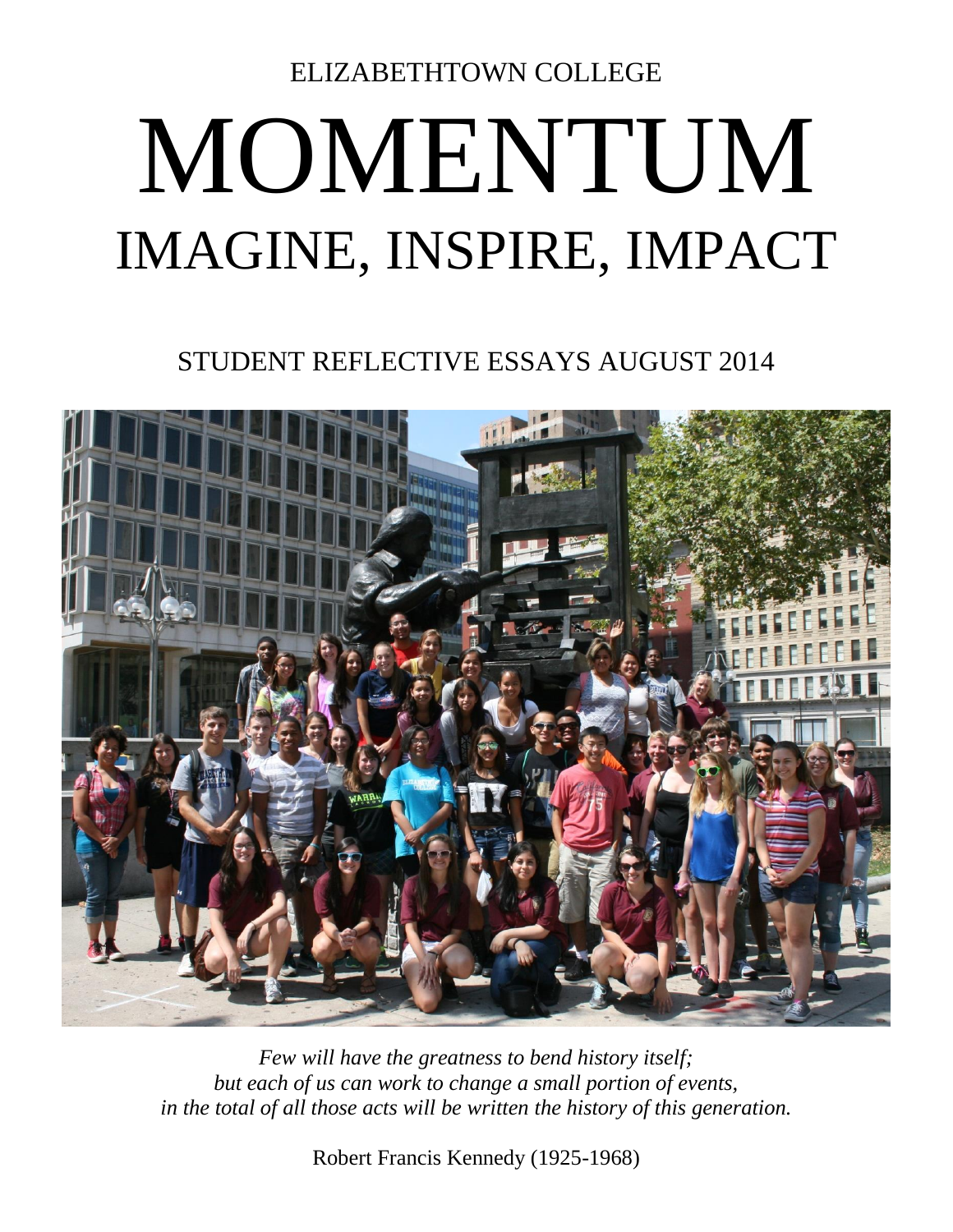Momentum. Any dictionary will state how momentum is the strength, force or speed of an object in motion. And any science teacher on this campus will protest that in order for an object to gain momentum it must first be exposed to inertia, which is the property that states an object at rest will stay at rest unless acted upon by an outside force. Now, imagine life as this "object." Without any force pushing myself forward, I would never be where I am today. Coming from an uneducated, lower-class family, college never seemed like a possibility for myself. I knew how if I did not receive a scholarship I would never be able to attend college because of our financial situation. This was extremely discouraging for myself and led me to apply to Elizabethtown because they waived the application fee; this was also the only school I applied to.

The Momentum program is much like the scientific definitions of momentum and inertia. After given the push to move forward, which started when my parents left me here at school, the anxieties and nervousness of living two and a half hours away from home started to fade. I could feel the acceleration as we moved from the different sessions and traveled to Philadelphia. I have discovered new interests and met new friends. I feel more comfortable than I ever would have without this experience, and I am extremely grateful and now that I have built the momentum and confidence to continue moving forward, I will never be stopped!

\*\*\*

- *Matthew Van Cleef*; Hillsborough, New Jersey

I Made It: I want to be able to show people how I made it. Walking across a stage receiving an Elizabethtown College diploma, getting in my car going to my job, and being able to tell people I took nothing and made myself into something. I have seen people struggle and it then transfers to their children who unknowingly follow the same path. I have chosen to change the path to get through schooling and make it in life without worry. The second time we were with Chaplain Sadd she spoke to us about not worrying so much. I understand why it makes for a rough life when you have to worry about anything bills, being able to get Christmas presents for someone, or even just having gas money to get to work. I do not want history to repeat itself in my life.

As a kid my father was military and my mother worked different odd jobs, neither of them had their degree in college. Once they were out of the military was when problems arose. My mother made what was needed to pay the bills and feed us and not much else and my father and her had split up and he had moved but was having a lot of the same issues. My step-father I saw had the same problem and has worked in factories and different stores all his life. But not until my mother received her degree did I experience what normal life with little to no worry was like. I until then was a kid who never expected much knowing we could not have much. Between this and issues I had in elementary school with a couple of other students led to me thinking this was life. That there were very little possibilities to be successful and there was always someone to put me down, and I accepted it I rarely fought back or tried to change anything. What I have learned through my years since and during my time here in the Momentum program is how it is not how it should be.

My mother later went back to school graduating second in her class and moving us here to Pennsylvania. I learned how I could follow in her footsteps and how college was going to be my gateway to a life without struggle. I changed, no longer wanting to be a bullied kid who kept to himself and hid behind a book. So I threw myself into sports not caring what I played until finding my niche in lacrosse. I had not known what it was like to be actually pretty good at something. So between a sport I was good in, the effort I put into classes, and just trying to be more social I set myself into motion to show people history does not have to repeat itself. To show people what a kid who to some people could have been doomed to another life of worry. During our first day of meditation we focused on not worrying, our dreams, and our hopes. I had never thought about it until I actually heard it, but I had longed to never have to worry about providing for a family I would like to one day have. I dreamt of my goal to be successful, play lacrosse in college (no one had been able to play an NCAA sport in college), and just not let my families legacy of struggle due to their lack of education hold me back. My mom could do it as well as my grandparents and they did not have the opportunity I have been granted. They had to work so much harder than I to get there. So why waste this opportunity why not seek Areté. To be the best me is all I really want. As I heard Professor Besse tell us "the goal is not just to live, but to live well."

On our last day in the Momentum program Professor Benowitz talked to us about what we love in life, what our passion is and is it compatible with our major. Would I love what I was doing in life or was I just in it for the prospects of a successful life. I realized how physics at this time seems like the right path. However, I see it might not stay this way and maybe I will change my major. I will not worry about that though, my focus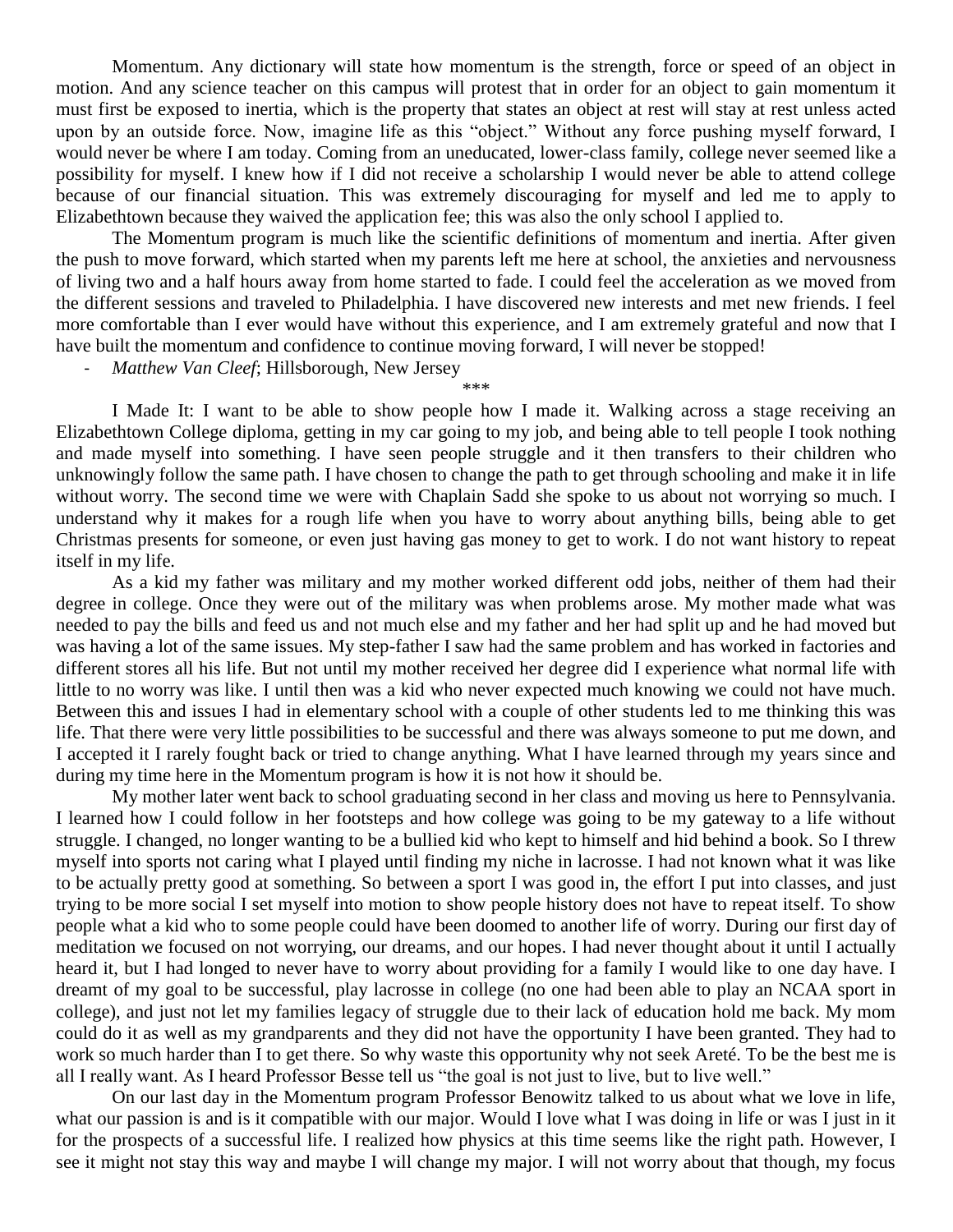must be to excel at what I have chosen and not get caught up so much in the future and the past as Professor Benowitz also told us to live in the moment and take it all in. I do not want to miss any details if I see physics is not for me then I must move on so I may make my impact on society.

Living well would be my impact on society. Or at the very least I can create a ripple in the pond. Me going to college straight out of high school and hopefully succeeding will be something I can transfer to my possible kids. Then they transfer it on to theirs and I have caused at least the slightest change which will in turn affect others. To not worry, to succeed, to show people how I made it. That will be my legacy and what others will hopefully appreciate. Momentum has helped me to realize just what it is I want and is helping me attain that goal. So I will not waste this opportunity the Momentum program has so graciously given me. I will attain my dreams and do something which some would like to say is not easy. Maybe it is not, but I will make it and show everyone just what I can do.

- *Dylon Johnson*; Lancaster, Pennsylvania

"I miss my parents. I am so far away from home. I feel homesick." I heard this at least twice a day from the start when I met my peers. I am the farthest you can be across the country. I do not feel homesick and I do not miss my parents. Does this make me a cold hearted person or just someone who is really strong? Whichever it is, I have never felt more at home.

*\*\*\**

Finding out I have a feeling of belonging at Elizabethtown College has inspired me to do whatever I want to do. I proved everybody wrong who said I would not feel comfortable, how I would not belong, or how I would have a hard and it feels great. I have no limits, no boundaries as to what I want to do later on in life or maybe even next week. I may be really short, but the power which flows through my veins from being across the country is gratifying and liberating. It helped how Momentum makes every incoming freshman feel welcome and at home. Maybe it is due to Momentum that I do not have the time to be homesick or sad, but it has made me realize how I want to do the same thing my sophomore year. I would love to be a Kinesis Peer Academic Mentor and help the incoming class feel welcome and at home. I want to help them not miss their home.

What I have found out about myself is what I want others to find for themselves. If I can even make a little push and help them realize how going to college an hour, two, or even ten hours away is not as bad as it seems, it is actually pretty cool. If I can impact at least one kid than I know I have done something right. I feel like Momentum has not only impacted me, but it has also impacted the future class of 2019 by making me want to become a Kinesis next year.

*\*\*\**

- *Catherine Acosta*; Los Angeles, California

I made the decision to come to the USA right before I graduated high school. In July 2013, I traveled for over twenty hours to the US and one year later, I was moving in to Elizabethtown College. I remember the week before moving in, I felt scared. I was afraid I had made the wrong decision to throw everything I knew away to start a new life far away from home. I was afraid of all the feelings forming inside of me. I was afraid because I did not know what to expect. I was afraid of everything. But when I got here, I figured something pretty important out very quickly. As I got to know all these new people, I found out they were also afraid. We might be scared of different things, but ultimately, we are all just blindly walking around hoping for the best. I learned it is important to know our fears so we can conquer them, but at the same time, we need to learn how to put our fears to the side and learn how to ask for help. And this would not be achieved in just one day, but it is a journey in itself and if we pay enough attention to ourselves and our surroundings, we will be able to find an efficient solution to working around our fears. By knowing this, I will be more aware of how I learn and how I react to new situations and be more prepared for college. This past week has taught me a lot about myself, and even though I am still scared of what will happen in the next four years, knowing how I am not the only one alone in this journey has encouraged me to explore my opportunities and be as open minded as I can, and I know I will always have someone to turn to if I feel lost. I hope I will be able to show my peers and those coming in the following years how I have been and I am still going through the same fears they are, but with the support the Momentum program has given me, I know everything will be alright and all the fears in the world can be eliminated over time.

- *Maya Clare Aphornsuvan*; Merion Station, Pennsylvania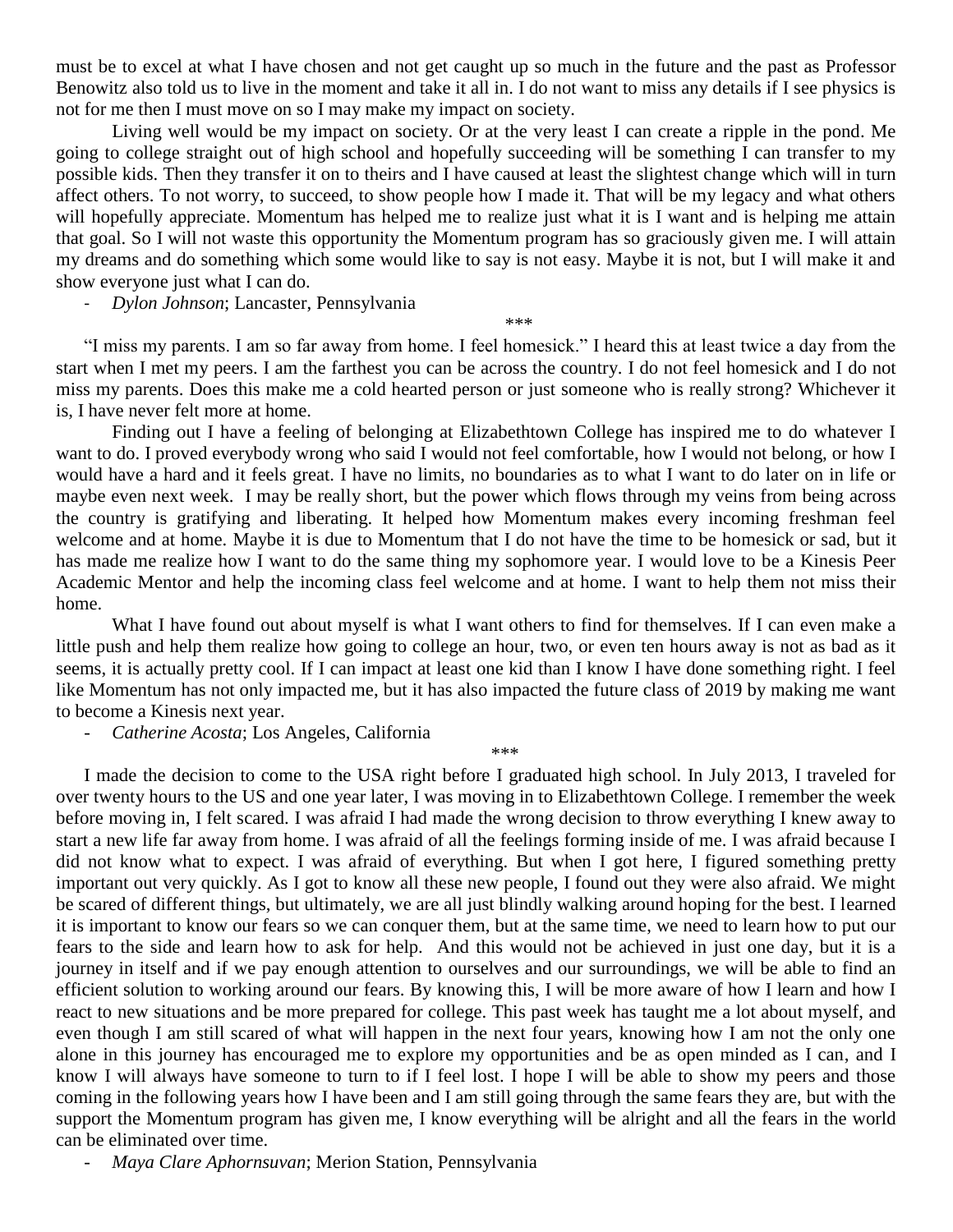When my family and I pulled up to Elizabethtown College, I felt a whole bundle of emotions: scared, excited, and curious just to name a few. I had no idea what to expect when I signed up for this program. However, all of my fears vanished when I saw how friendly everyone was; this made me feel right at home. Through this I learned how even the smallest gestures can make an impact on someone else's life, even if it is something simple such as saying hello or flashing a smile.

I have learned a variety of valuable lessons during my time in Momentum. One lesson I learned, was how there is a distinguishable difference between knowledge and wisdom. Knowledge is just memorization of facts while wisdom is much greater. Wisdom is the beauty surrounding things existing in the world and what makes the world what it is today; it is the reason behind why our world is as advanced as it is presently. Everything that I have learned as a whole in the Momentum program I consider to be wisdom. I learned what "paying attention" really means through our walking meditation session and about the concept of "living in the moment." To live in the moment is to only think about and embrace the here and now, not beating ourselves about the past and not worrying about what will happen in the future. I used to do the latter but, Momentum has taught me how nothing comes out of it except for extra anxiety and stress which is the last thing anybody needs. This has honestly hugely impacted my life as a whole.

I want to be able to impact others with this information as much as I can. I want to do this by teaching people to have a positive-mindset no matter what and to not worry about things which are not in the present. I also want to teach people to try to have an open-mind as much as possible and to ask questions like the great philosophers like Socrates. I want to teach others how we should not be afraid of change, we should embrace it. If nobody ever asked questions, the world would come to a stand-still, and nothing would improve.

- *Ashley Boland*; East Rockaway, New York

*\*\*\**

A white coat, once a crisp white, now stained with blood and other questionable body fluids all belonging to different people. From all directions screaming and crying can be heard, some out of extreme sorrow and others out of unrestricted joy while here and there sighs of relief or acceptance are mixed in. The smell of disinfectant hangs heavily in the air giving off a sense of extreme hygiene. For most, this would seem like a scene from a horror movie meant to give nightmares to children, but for me, this will be my everyday routine.

As a Pre-Medicine major, time seems like a non-existent aspect in my journey of having the pretty tittle of "Doctor" written as an introduction to be followed by my name. Any Pre-Medicine students knows very well of the long odyssey they have signed up for. Long nights of studying, a never ending list of books to read, the challenging courses, and worst of all accepting the fact how no one will ever know everything there is to know about Medicine. I know this, which is why my plan since the day I made my career choice has been to work through these first years as fast as possible.

That was until I was told to "Live in the moment."

I have heard multiple people utter this phrase, but it had never stuck out to me until now. Now, I see my plan to run through these four years ahead would have resulted in my own demise, so now I have a different plan. Now, I will make sure I take in every aspect of every day. I will make sure I pay attention to not only my classes, but also life outside of the classroom. By doings so, I hope to learn for the future and not just memorize for tomorrow's test; to make connections extending for years and not diminish right after graduation.

Also, I hope all I learn from absorbing every moment helps me become the best person I can be. I do not wish to be the type of Doctor who as soon as a patient walks out the door, they are forgotten forever and become just another folder in a giant stack. I want to heal people. I do not mean just their physical illnesses, but also the scars others cannot see. I want to leave each patient with a more positive vision of life which will, hopefully, lead them to do the same creating a chain reaction of joy.

Professor Williams told us how "Great moments come from great opportunities." So to summarize everything, take on every opportunity and live every moment you are given.

- *Yanellis Bonano*; Corona, California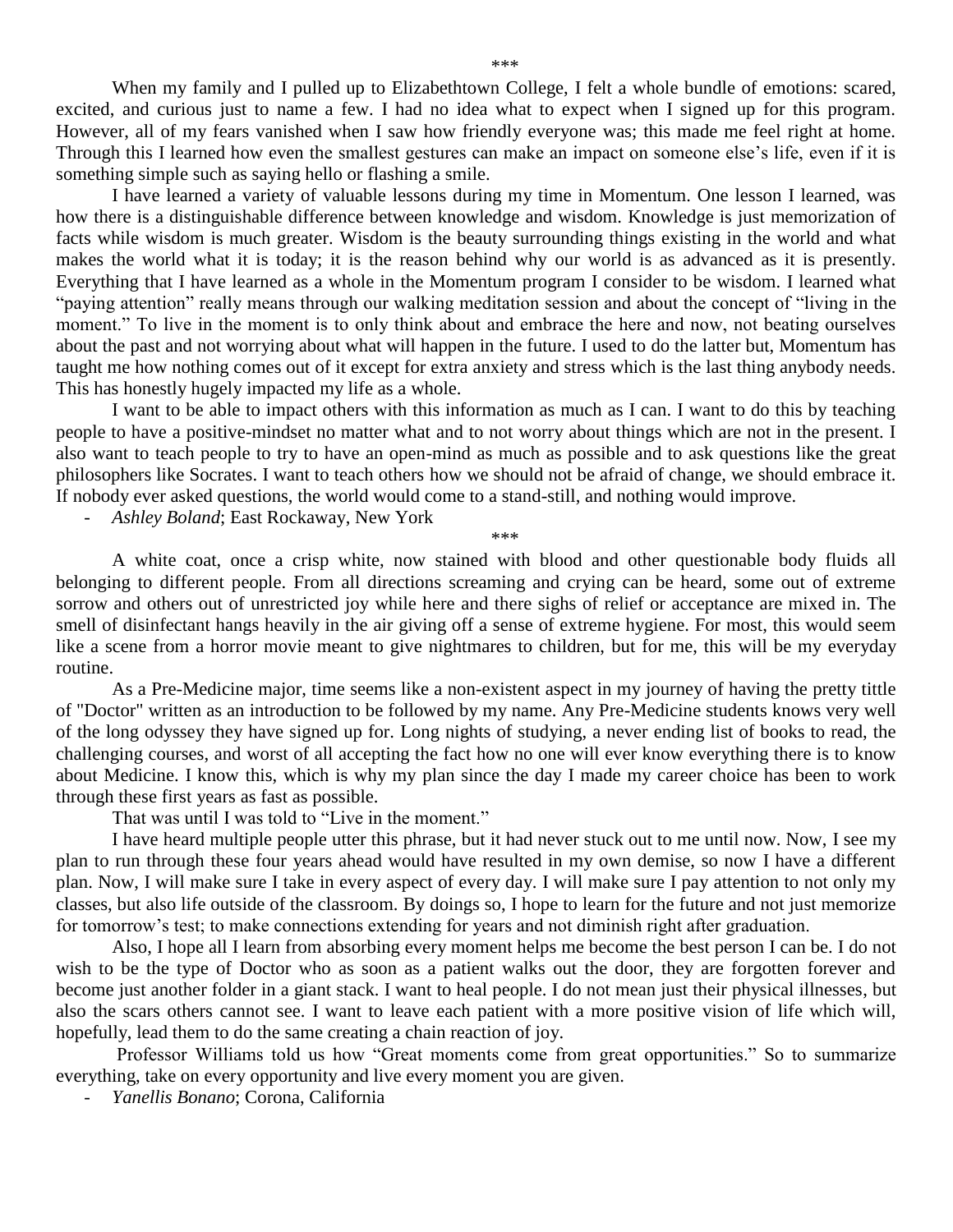"Not Quite Wonder Woman." I am a hero. Now, do not mistake me; I am not the kind of hero who runs around with underwear outside of my pants and leaps tall buildings in a single bound. I am not the kind of hero who can fly through the air and captivate audiences who exclaim "It's a bird, it's a plane!" I'm the kind of hero who looks like an average eighteen year old, but is a breed all her own.

I did not come from what you would call a "typical functional family." Of my four siblings, two of them are mentally delayed, one was a drug addict, and one was a team mom. Not to mention how my mom was in and out of the psych ward much of my young life. The only constant I had in my life was my dad. I was born into an unfortunate situation and had no choice but to wallow in this fact until I could free myself from it.

Now, I am free from it.

I stepped onto this college campus and was unsure of what to expect. Sure, I had done my research on Elizabethtown and the Momentum program, but staring at a computer screen cannot even begin to give you the real picture of what something is like. Little did I know I would realize how I am an ancient Greek hero who finds herself in today's times; my arête began here. Arete is not necessarily a point of high birth, but rather the sense of personal achievement and virtue which comes from learning who you are and remaining true to it. Remaining true to yourself does not mean forgetting or erasing your past; it means embracing it and although you have a blindfold on, stepping forward with full courage.

Maya Angelou argued how courage is the most important of virtues because "one cannot practice any other virtue with consistency" if they lack courage. Coming here took an immense amount of courage because, after all, nobody revels in the unknown. It took all I had to accept this invitation and force my feet into motion despite all the inertia in my life telling me how I would not amount to anything.

Thankfully, the inertia was overcome and now I am in motion. I am pushing forward and while my arête came from a low place, I am now a hero. I am the master of my own destiny and those old bruises will not be missed.

*\*\*\**

- *Erica Buckley*; Carlisle, Pennsylvania

Momentum as defined by Merriam Webster dictionary is the strength or force allowing something to continue or to grow stronger as time passes. As defined by dictionary.com it is the force or speed of movement. At Elizabethtown College, the Momentum program is exactly that. The program is preparing each of us to succeed at all our endeavors and grow academically and socially stronger. It is helping us gain the speed we need to enter into the rigor of the college schedule.

Over the course of the last four days, I have learned about so much; ranging from Plato's symposium to the meaning of arête. After sitting through classes on philosophy, anthropology, chemistry, psychology, political science, and history to name a few my knowledge on all different majors has been greatly expanded. I have learned the differences between psychology and sociology, watched anime for the first time, and participated in activities outside of my comfort zone.

Although all of these exercises have had an impact, the morning meditation was the most meaningful to me. When Professor Rankin discussed civility focusing in on the importance of paying attention and listening, I realized how often I miss things because my mind is in another place. What I will take away from this week is the importance to give all of myself wherever I am, rather than being focused on or worrying about other situations.

I hope the knowledge I gained this week will shape my mind and character and help me as I begin classes and start my activities. My goal is to also help others with the knowledge I have gained and possibly become a kinesis sometime in the future to further support the Momentum Program.

*\*\*\**

- *Esther Cargill*; Lancaster, Pennsylvania

If I gained anything from the Momentum program, it was new friends and new views. Listening to the Socratic sessions taught me to connect my career with my passions. My friends told me how they also questioned their lives, giving me someone to talk to. I gained this camaraderie, in less than a week. "Imagine, Inspire, Impact." This phrase works, and it keeps me on the right path. Momentum is the final piece of my puzzle.

- *Winsum Chang*; Severn, Maryland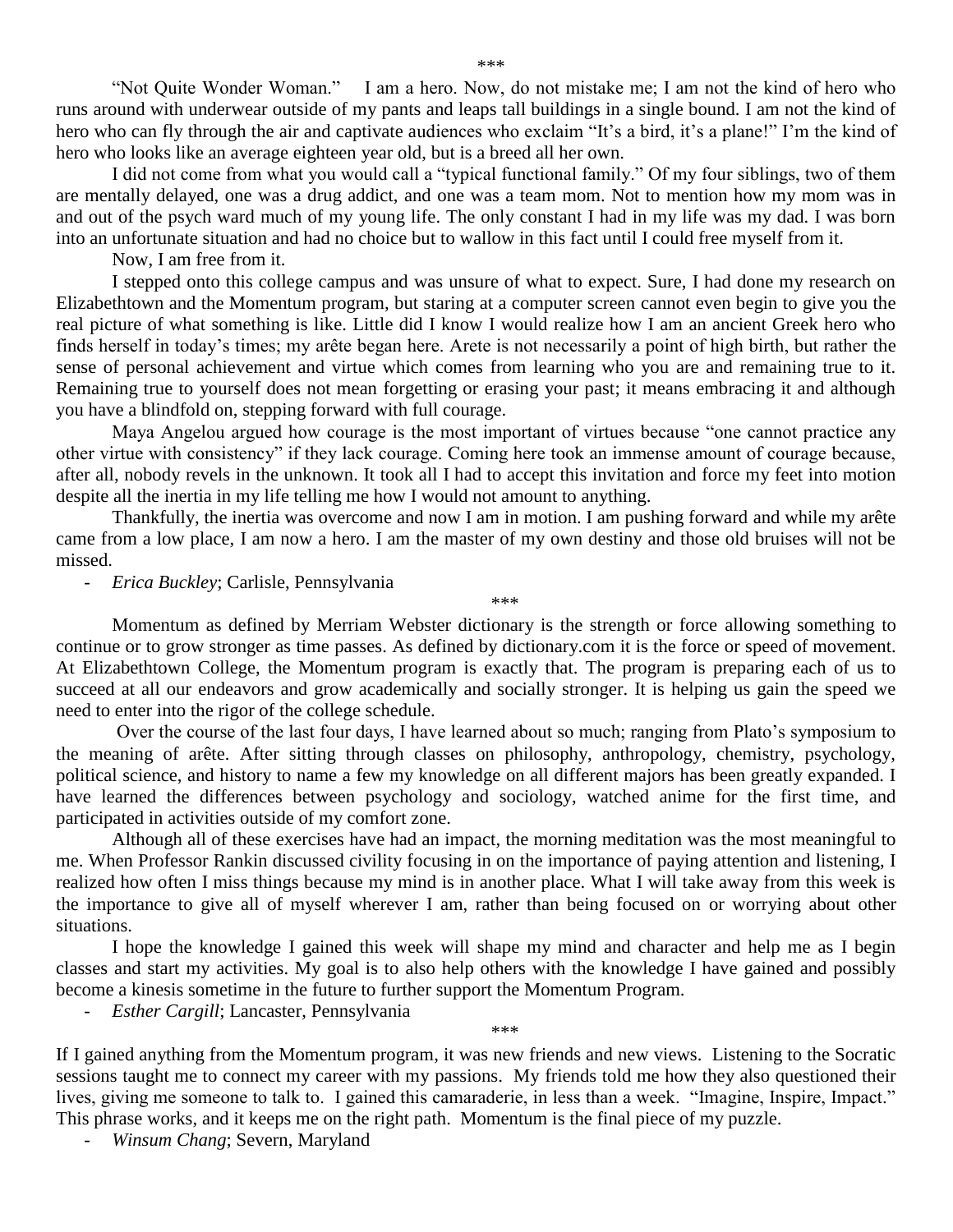Change? I enter the world one way and grow into the mold of what the people want me to become. As I grow and start to be independent I begin to find myself. Then, like a heart attack everything stops. Now in college, I am completely free. A whole new world this becomes. How will I survive, Is this the right place, and what will I become? All these questions run through my mind like a zebra running from a lion.

Since my arrival on Sunday, one thing which has been consistent, is the architecture. There is a Colonial and Greek style to it. As the world changes around the campus, buildings come and go. Nothing seems to be consistent in the world. On the trip to Philadelphia, I learned most of this to be true. Skyscrapers were built every so often, parking lots were everywhere, and colonial buildings survived due to the fact the people stood up to keep them from being demolished. Those buildings survived many decades of change and were one of the most consistent things in the city. When I was thinking what impact I wanted to make, I kept thinking, what will I do to change the world and how can I be known for it?

After Philadelphia, I realized how to make an impact you do not always need change. President Obama used to urge for change, but not everything needs to be changed. My impact is to preserve things like in the environment and nature. Things like parks are being closed, so the youth do not even go there as much. Everything is depleting every decade. Kids will not know what the parents did for fun unless they got to a museum, read a book, or hear stories. I want to be the one who keeps things there so the kids can do what their parents or grandparents did. Think of all the experiences they will lose if everything is gone; it is bad so let us not make it happen. Some adults cannot even decide if they want to stay in their career, so how do they know what is best? I am still unsure how to get to the place I want to be in life. Although I am undecided I now realize my intended major which was going to be International Business may not be the best bet. So now I shall go explore my options. Some people like me are set on a career or a way to change the world. Then when we sit down and talk about it, we realize it may not be the best option. So I need more time to think about my career and so do the decision makers on architecture.

- *Jovanni Diaz*; Reading, Pennsylvania

At the age of eight I came to America. I did not know what to expect but all I knew was how I was not ready for a life altering experience: new parents, a completely new country, and having to make new friends. Since I arrived in America a month before school, I could not wait for it to start since I loved it so much. On my first day of elementary school, I could not wait to make new friends, but my mood changed. I was alone. Nobody wanted to talk to me because I was different with different skin, different language and overall different here was seemed to be perceived as bad. My new classmates made me feel alone and rejected. I got picked on and for the next couple of years I felt like I had no purpose. I just wanted to go back to Mexico.

*\*\*\**

The Momentum program changed my outlook on life. During the week we went to different seminars with different professors but the one which had the most impact on me had to be the History and Political Science Seminar. Professors April Kelly-Woessner and Gail Bossenga talked about how other countries influenced America and how people throughout American history were different. The professors really impacted me and made me realize how being different is good and learning to accepted others goes a long way. Momentum has taught me how during and after college we will have to learn, work and accept others who are different from me. The professors also made me think about minoring in History or Political Science because it interests me and can also partner with my interest in Spanish. I look forward to working with these professors in the long run and even having them as mentors in the future.

- *Priscila DiDio*; Jenkintown, Pennsylvania

The first day to the beginning of my new life was a hectic and sad day for me. I have never had to be on my own before. My parents took care of everything for me, medical bills, buying my food, my clothes, paying for everything, and making me food. I was so scared to come to college and have to do all of those things by myself. I came in here thinking I was the only freshman terrified of coming to college. Turns out I was wrong. Many freshmen whom I have talked to miss their families and friends just like I do.

*\*\*\**

Actually realizing that I was not alone is going to help me get through these next five years. I learned there are many staff members and all of your professors who will help you pass their class but you have to ask for help. You need to go to them as soon as you do not understand something. Going to them will be difficult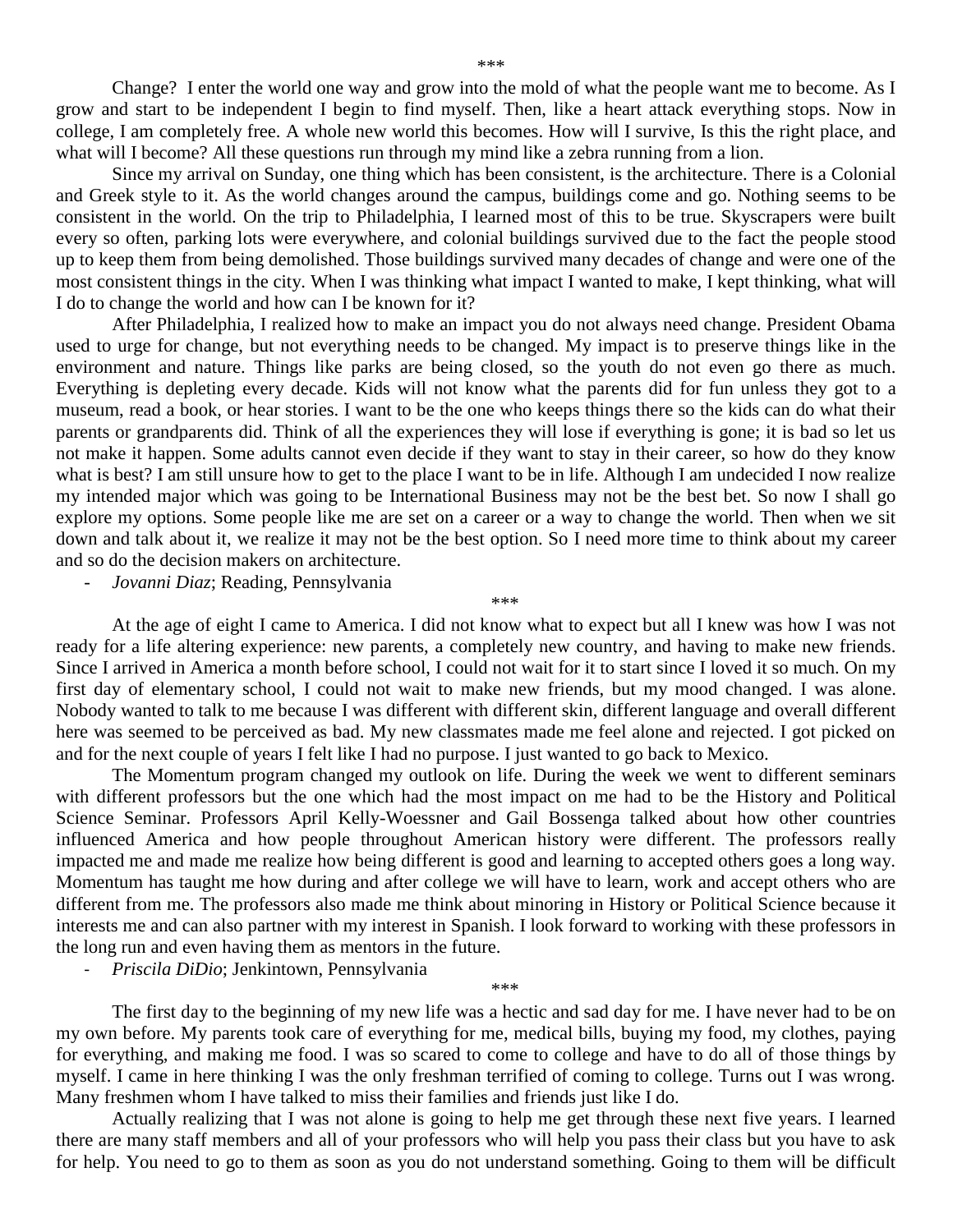for me but if I put forth the effort which I did not have in high school I can accomplish a lot. I am going to use all the information I received these past few days and take it with me the next five years. I can now say how I am ready for college. The small classes help, professors' help, tutoring, Kinesis Peer Academic Advisors, and my FYS Peer Mentors I will most likely get through these years with good grades and good relationships with the people I met and the professors.

This program has already had a pretty big impact on me. I met a lot of new friends and I know the campus pretty well. I was able to open myself up to new people and become comfortable really quick. I do not really think about not being home because someone or something is always distracting me. There is always something to do and this made the homesickness go away a lot easier than slowly getting into the college life. I did not want to join this program at first but I am glad I did. I am not scared like I was when I first got here. I am ready to conquer college.

*\*\*\**

- *Virginia-Lee Dugan*; Pottstown, Pennsylvania

Discovering Momentum. In my eighteen years of life so far, I have spent most of my life buried in a book. I was quiet and shy, without confidence or self-esteem. I was so afraid of what other people thought of me; I closed myself off to forming relationships with others. I kept to myself to the point where I became my own best friend. However, despite the fact I was so introverted, I dreamt of someday being a therapist; someone who could listen, someone who could advise, and most importantly, someone who could have compassion for others. I knew this was going to require much room to grow and perseverance. With this being stated, going into college, I perceived it as merely a way to educate myself. However, the Momentum program has given me something more than just tools to succeed academically; Momentum has inspired me to be the person I want to be: a person who can inspire others. A person who has the confidence to say what they feel and a person who will fight for others. I have learned that despite all my self-doubts, I can be that person.

Furthermore, I am going to use my newfound belief in myself which I have gained from the Momentum program to appreciate every interaction I have with others. I have found every day is a second chance and from here on out, I am going to seize every opportunity to learn about others because the more you understand others, the more you can understand yourself.

Moreover, the impact I am going to make is how I am going to be the best therapist I can be and help individuals to lead happy and successful lives. I am going to be able to make this impact because the Momentum program has motivated me to be confident and put myself out there. This is the person I have always been deep down, the Momentum program has only pushed me to let the true side of me shine and for this, I will forever be grateful.

- *Carly Foster*; Horsham, Pennsylvania

Momentum- that very word describes why I decided to participate in the program. During the summer, I was imagining what college would be like, and, just as any normal college freshman, I was a bit apprehensive about the whole college thing. So I decided to participate in the Momentum program. I wanted to get a head start in college and I knew how through this program I could move in early, get a feel for the campus, and do the thing I feared most: make new friends. This week, I have not only accomplished these things, but also so much more.

*\*\*\**

Through different learning sessions, games, and activities, I have met a wide variety of people. And in these few short days, there are already so many people I can call my friends, not just because they are nice or funny, but because I got to know them. And I mean *really* know them. In one of the information sessions, we learned about civility and its importance. The one bit which stuck with me was how getting to know someone is more than learning their name, where they are from or what they look like. It is really about how they are on the inside, specifically looking at their values and wisdom.

This piece of information has really inspired me and has impacted the way I view people. I was encouraged to look past how people look on the outside and just see them for who they are. By doing this, I have found a friend in someone whom I probably never would have talked to in the past. As a future Occupational Therapist, I think it is a good thing to remember how it is not about what someone looks or how they act. It is about getting to know the person well enough so the proper therapy is provided.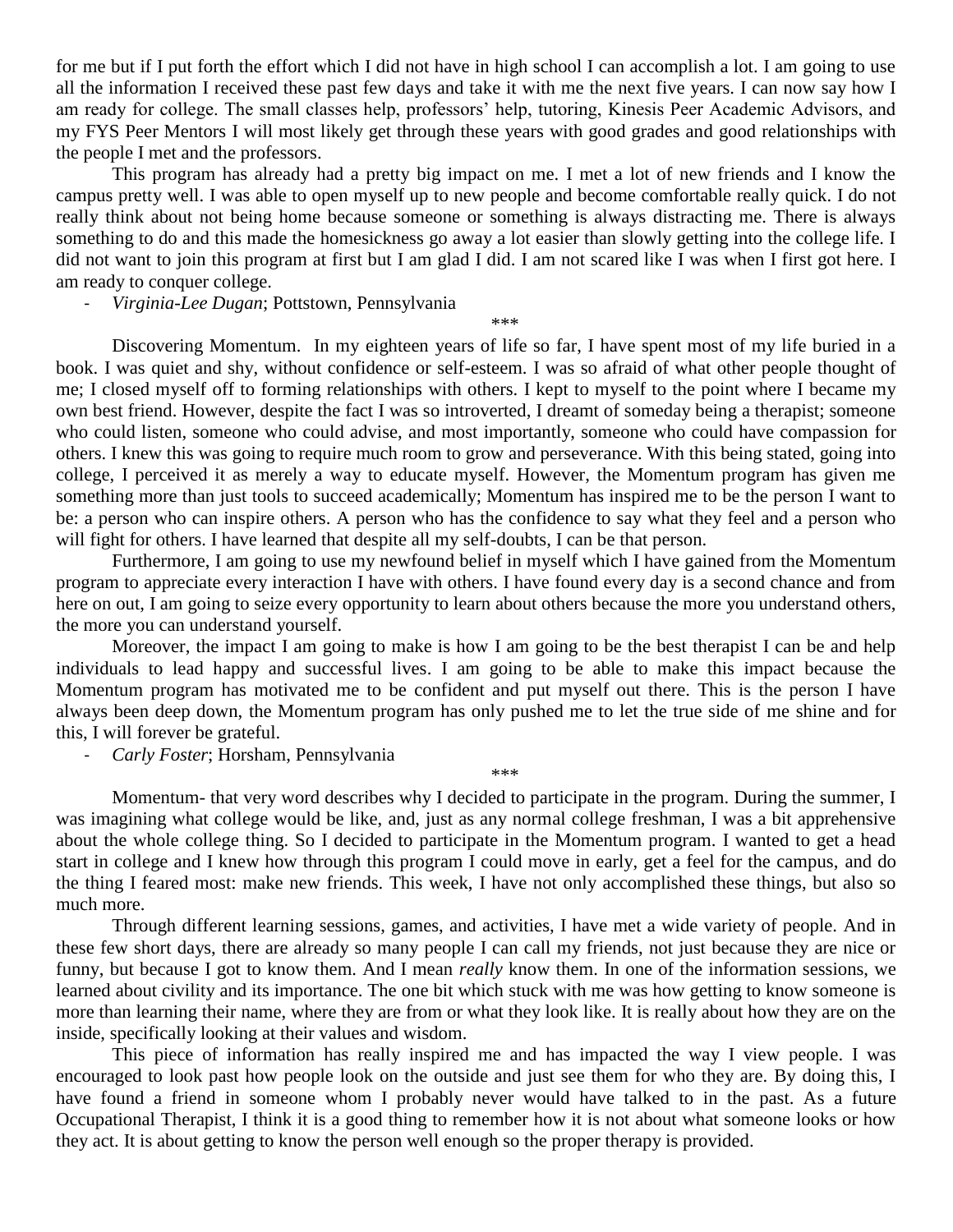This past week has been so amazing and especially helpful. I definitely can feel the momentum building up in preparation for my first week of college. Through it, I now have confidence in myself and in my abilities. This program has inspired me to start off my first semester and hopefully have an impact on others, whether it be through participating in a service project or club or simply talking to the other new freshmen in hopes of making them feel as at home here as I do. Thank you to Elizabethtown College for providing such a helpful and meaningful program.

- *Sage Garvey*; Auburn, Pennsylvania

My Momentum Journey: Before starting Momentum the thought of college terrified me. Sometimes it would keep me up at night. The Momentum program has helped take this stress away and replace the stress with confidence. Momentum has made me realize how I can imagine, inspire, and impact.

*\*\*\**

During the Momentum program I learned how creativity is key. Every professor who spoke to Momentum students has a different style of teaching but they kept the lessons interesting by being creative. The lessons taught me how learning and studying can be fun if I can make it creative. The meditation lesson taught me how details, no matter how small, are important. The math and music lesson captured my attention because the professor played modern songs and showed Momentum students the mathematical structure of them. The Philadelphia trip taught me about the history of the United States through architecture and paintings.

The Momentum program has also made me realize what I can do with what I have learned. I will take what I have learned from the Momentum program and use it to help the other incoming freshman. Now that I am confident with my college experience I believe I can help others to adjust to the campus life. Also, I would like to take what I have learned and use it to become a leader on campus. I have an unlimited amount of opportunities to become a leader on campus and I am excited to use what I have learned.

The Momentum program has given me a desire to want to make an impact. At this time I do not know exactly what my impact will be, but now I know I have the confidence to make an impact. The Socratic Method to learning about our strengths and weaknesses taught me how I can combine my passion with my major. It inspired me to use what I have learned to stand up for what I believe in. If I see something which needs to be changed I will fight to make the change.

Because of the Momentum program I have gained confidence and made new friends. It has inspired me to think about the future and how I can make a change with my newly found knowledge. I am more confident on campus and I am looking forward to helping others. The lessons from the professors showed me how creativity is a key to learning. I am truly grateful for being able to be in the Momentum program and I now know I can imagine, inspire, and impact.

- *Kristie Hoppe*; Milford, Pennsylvania

Learn and Impact. Do you have the courage to jump out of your comfort zone and make an impact? When arriving at Elizabethtown College, I never considered what I learned during the Momentum program and what I will learn in the next four years could make an impact on myself and others. The Momentum program has taught me to live in the moment, pay attention, listen, and get ahead! Hence the word, momentum!

*\*\*\**

To be honest, I had no idea what to expect when I applied to be in Momentum. I knew I wanted to have a smoother experience getting adjusted to college, and this is what I thought Momentum was about. Man, was I wrong! It has been so much more. Let me begin with this statement; you are going to learn! In the past four days, I have learned about the college, its architecture, its history, ways to be a successful student, and most importantly, to live in the moment. That is the most important lesson to me because I struggle with being a worrier. I am going to take this lesson, as well as the others, and apply them to the rest of my college career. As for myself, I learned things which have been very beneficial. I learned how I have multiple strengths to my personality such as integrity, good time management skills, and the ability to adapt to change. Secondly, I learned how I am interested in English and I am considering adding it as a minor. All in all, I am extremely grateful to have had the opportunity to be a part of the program.

As for the impact I wish to have, I cannot just think of one. I know how when I become a music therapist, I want to share my knowledge, talents, and story to others. Momentum has taught me to reach out and go the extra mile. During one of our discussions this week, Professor Rankin told us how with everyone you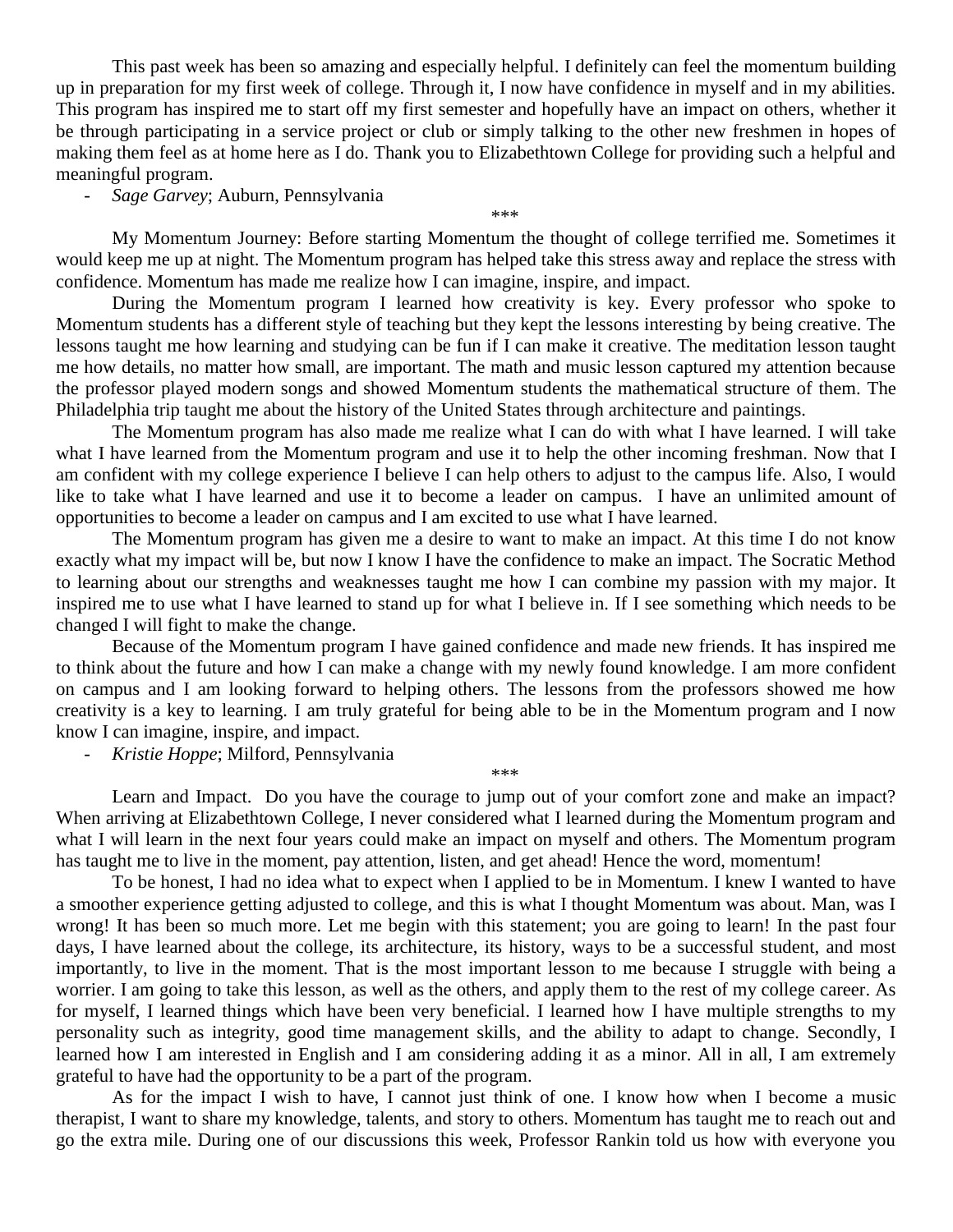meet; you touch and make an impact in their lives. This will stick with me when I meet everyone this semester and throughout college.

One last thing I can take away from the past week is to think positively and intently. During our formal dinner on the first night, Professor Benowitz quoted Philippians 4:8. He said, "whatever is true, whatever is noble, whatever is right, whatever is pure, whatever is lovely, whatever is admirable, if anything is excellent or praiseworthy, think about such things."

- *Amanda Hutson*; Harrisburg, Pennsylvania

It was 5 AM, and the sun was barely visible. During the morning I was going through a mixture of emotions, joy and sadness, excitement and exhaustion. The road was long enough to think about all I will miss but not long enough for a proper goodbye. I was guided to my room which would become my place in this college. After I organized my room, I ate the last meal with my parents before the first break then we said goodbye. My parents left, and as I looked around I realized how I was starting a brand new chapter of my life.

*\*\*\**

The Momentum program was relentless, but I enjoyed every minute of it. Exploring, Learning and meeting new friends were the goals. During this process is when I realized I did not have to worry about making friends or about how difficult the classes will be, because I was surrounded by great classmates and by a wonderful support system. With this confidence I was determined to do well and not to be afraid of what lies down the road. I will not procrastinate. I will not neglect my responsibilities. I will not give up.

During these last couple of days I have looked inward to discover myself and what I want to do with my college opportunity. While doing this exercise it only strengthened my resolve toward my major and I may have discovered a minor which I will want to explore. This program created many memories which will be recorded in the history of this school through pictures and these essays.

During this program, we were involved in many different activities which will not be forgotten soon. The trip to Philadelphia was a learning experience combined with a great time. We gathered together to talk about the meaning of wisdom and knowledge. We were taught how to manage our time and the history of our College. The opportunity and head start that this program gave me helped me settle in without the stress of college classes or the without overwhelming feeling of meeting everyone at once.

The day started with a journey into the unknown. I have learned a valuable lesson about myself and my new school. Momentum was a decision I will never regret. Inspire, Imagine, Impact and Educate for Service, these mottos shall shape my college life and hopefully stick with me for the rest of my life. The longer this college experience lasts the more this college is starting to feel like home.

- *Lucas Klimuszka*; Wilkes Barre, Pennsylvania

*\*\*\**

Living My Dream: Family is most important to me. I would take a bullet for them. Yeah, I know its cliché but, really, I have come to realize at an early age how I would have nothing without each and every one of my family members. Everyone has a hero, whether it be fictional or a real person. I was lucky enough to live with my hero for the majority of my life, my brother, Jon. The impact he has left on the nineteen years of my life is something special, because he is not the only one to impact in our relationship. I have always told him how he is my hero. The more surprising thing was the first time I heard him say the words "Anthony, I am nothing near the hero you are to me." This was the first time in my life I realized I actually do have an impact, and how I have a responsibility to take hold of it and exceed the expectations which have been given to me.

I believe learning from past experiences and learning from other people is the way to improve everyday life. Growing up with my brother is something I could talk for hours upon hours about, and the amount of trust, and respect we give each other is something I firmly believe no one else in the world can experience. Our relationship is unique. College would not be where I am at if my brother does not enforce everyday growing up how important it is to never stop trying and just being free. He was such an inspiration for me to get involved in school and always becoming a better young adult. Whether it was being in the National Honor Society, being a captain in a sport, or as simple as just doing my homework on time, he was there to tell me how if I did what I was supposed to and was myself I would make it. He knew even before I knew, how I was going to do great things.

This week has showed me how to handle my responsibilities on my own. I learned so much out of this week and I feel as if I will have an extra step above the freshman coming this Friday. Coming into Momentum I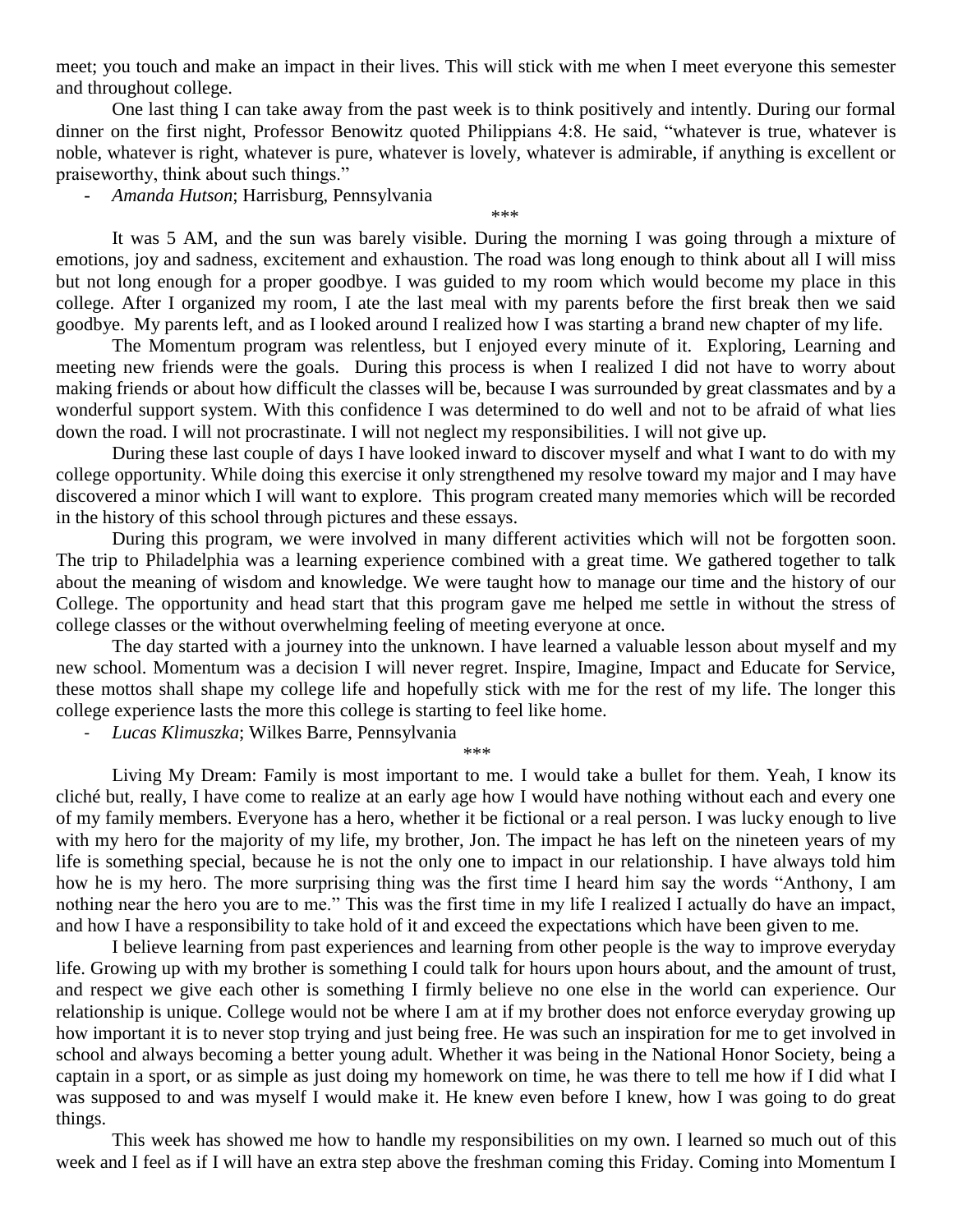learned how I must associate my time well and prioritize certain things. I definitely know I am going to use the information I took in this week for my next four years at Elizabethtown. I know I always have my professors to go to now if I ever have trouble in a class. If I would not have went through Momentum there is no doubt I would have been lost my first week of classes.

Today in the Dell really inspired me to think about what I was doing with my life and what my passion is. I stand firmly that my passion is definitely to impact the lives of middle or high school students the way I was growing up. I feel as if I owe it to myself, my past mentors, and my family to create pathways for kids going through middle school and high school to give them the knowledge they need to become successful. I understand my passion and I reassure myself everyday what my passion is, and this is to guide and show the right ways to grow and mature through high school.

I contribute my success up to this point mainly to my family. Without my family I would be nowhere right now. They have driven me to strive for nothing but success and it amazes me how much I have learned from them. I cannot wait to continue my years at Elizabethtown.

- *Anthony Lippy*; Hanover, Pennsylvania

\*\*\*

Sometimes Questions lead to other questions. Eventually, the answers will come up, but is it the one I am looking for? Coming in to college undecided and getting asked constantly "What's my major," raises even more questions for me. I continuously catch myself asking, "What do I want to learn," "What am I going to pursue?" As the day of summer orientation got closer, I felt like I had a weight over my shoulders. Then once I got on campus the feeling would not be the same; all because I did not I know what I wanted to study. As the day of orientation arrived, I later find out how I am a part of the program, called Momentum.

As my parents, the other parents of the students, students, and I sat and listened to Professor Benowitz introduce the program, a sprinkle of hope had me worry free. The concern about not knowing what I wanted to major in was completely ok. The weight on my shoulders seemed to get lighter and lighter as Professor Benowitz went on with his presentation. Why? It was all due to what the program was all about. Helping the students understand what is expected and how the program can help us in our years at Elizabethtown. As well as having the opportunity to hear professors speak about their field.

Throughout the week, there was a lot of useful information thrown my way. Serving as good advice to hold for the rest of my life. Quotes from professors, which in fact sparked ideas and really made me see things with fresh eyes. Seeing how there is more which comes with civility, observation, and focus once we expose each matter individually. Though what did I really take from all this? I saw the opportunity; once opportunities come around it is up to me to take advantage. Take advantage of the help which is offered, the professors, and everything which is going to put me in a good position to succeed.

The lessons learned, views, and thoughts throughout this whole experience really help shape an idea of what the future has in store: Obstacles, struggles, zigzag routes, triumph, and obtainable goals. I reflect and think about the questions I was asking myself in the beginning, and now realize how I was looking at this whole thing the wrong way. What do I love? What is my passion? Well now, I have a clearer image of what this is.

*\*\*\**

- *Luiny Monegro*; Corona, New York

How can you prepare for something you have never experienced? I cannot count the amount of checklists I read or the number of questions I asked my sister before I came to Elizabethtown College. And yet when I arrived I still felt unprepared and out of place. When my roommate asked about Momentum I described it as a program to help First Generation College students get better acquainted to college through attending sessions where we got to meet professors and learn about a variety of classes. However, I now realize that there is much more to this program.

Before I came to the Momentum program, I planned to only take classes related to my major. But after the sessions we attended, the history filled Philadelphia tour, and the variety of activities we engaged in I am excited to branch out and consider all of my possibilities. The Momentum program has demonstrated to me the importance of chasing your dreams and finding a way to include your passion with your major. One of my biggest fears before coming to college was how I would not be smart enough to do well in my classes. However, thanks to Professor Benowitz's constant reminder about how we will do well because of hard work and effort; I feel more at ease which is something I would not have felt without the Momentum programing.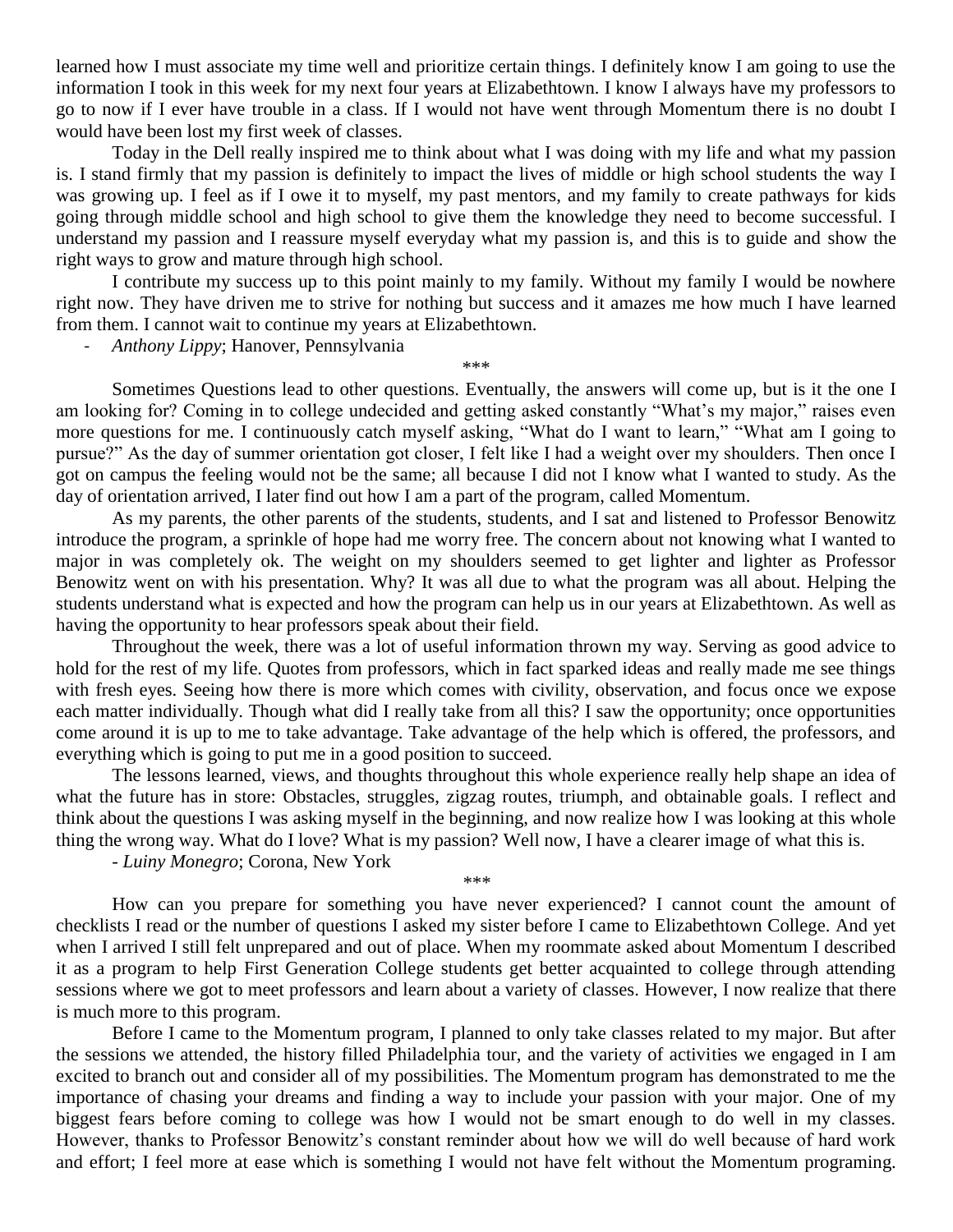Thanks to Momentum, I have built relationships with people I would not have met outside of this program and I have made unforgettable memories.

The head start the Momentum program has made a huge impact on the rest of my college years and life. This week has allowed me to form great friendships and see what my college years will hold. I am extremely confident in my decision to attend Elizabethtown College and forever grateful the Momentum program has made my transition in college easier.

- *Janel Myers*; Ambler, Pennsylvania

*\*\*\**

Imagine, Inspire, Impact. These words have been embedded into our minds from the first email we received about the Momentum program. We as new first-year incoming students have only imagined the start of our college experience. We have imagined coming under the Elizabethtown arch and moving-in to our new homes. We are making connections with our fellow students and new professors. We are making connections with the different areas of classes we will take which we were not exposed to before. Through this experience of Momentum we have learned many ideas from Anthropology to the meaning of Zen and what is in between. We are relating these ideas to the other students in Momentum and soon the rest of our freshmen class. The rest of our class will arrive scared and unknowing, but the Momentum program has given me the opportunity to come ahead. Through the Momentum program we are making connections with the students we are meeting today, tomorrow, and for the next four years.

The morning of our last day of Momentum Professor Rankin spoke to us about the impact we can make even from a brief encounter. Two rain drops can converge for a moment and will never be the same. This story can relate to all of us and how much of an impact we can make onto all of the fellow students around us. Dr. Williams also spoke to us about our impact on this final morning. This opportunity we have been given will lead to our career and from this we will be able to make a greater impact on society. The Momentum program has been our first great opportunity from entering Elizabethtown College.

We have been making connections from our first drive under the arch on Sunday morning. We made a connection to the first Kinesis Peer Academic Advisors who jumped in our car, and then with the fellow members of our residence halls. We have related different areas of interests such as music and math, two areas we may not have done so before. This program has brought so many different ideas and concepts together, and we have only begun to comprehend the extent of the diversity.

- *Elizabeth Peters*; Schuylkill Haven, Pennsylvania

*\*\*\**

What inspires me? I get asked this question all the time but the answer did not really come to light until this week in the Momentum program. Throughout the week, the experience was truly unforgettable. Between experiencing the departments of the college, to meeting new people, it definitely kept us on our toes. The prompt of this essay was to address what we learned, what impact do you wish to make with what you learned and what are you going to do with what you learned. Although, this week, we learned so much; I chose to write about the topic which spoke to me the most. By far, the most important thing I learned this week is to stop and take a moment to listen and pay attention to the little things; to seek knowledge and wisdom.

As Ferris Bueller said, "life moves pretty fast. If you don't stop and look around once in a while, you could miss it." We are all so used to having things done for us by our phones, computers and other people; we never really take the time to look up and take time to experience the things happening around us. Yes, I am guilty of this infraction but as of this week, I will make a point to make sure I slow down during my daily activities to notice things which I may have not noticed before.

Throughout this week, I was really opened up to what my life would be like these next four years. On our final day, we explored our majors. I noticed how my intended major had nothing do with my passion. My goal for this next year is to find my passion and find my calling. Therefore, people have told me college will be the best years of my life, I am in no rush to finish those years. Sometimes the small details can make a huge impact and I am on a mission to find those small details.

- *Lauren Poland*; York, Pennsylvania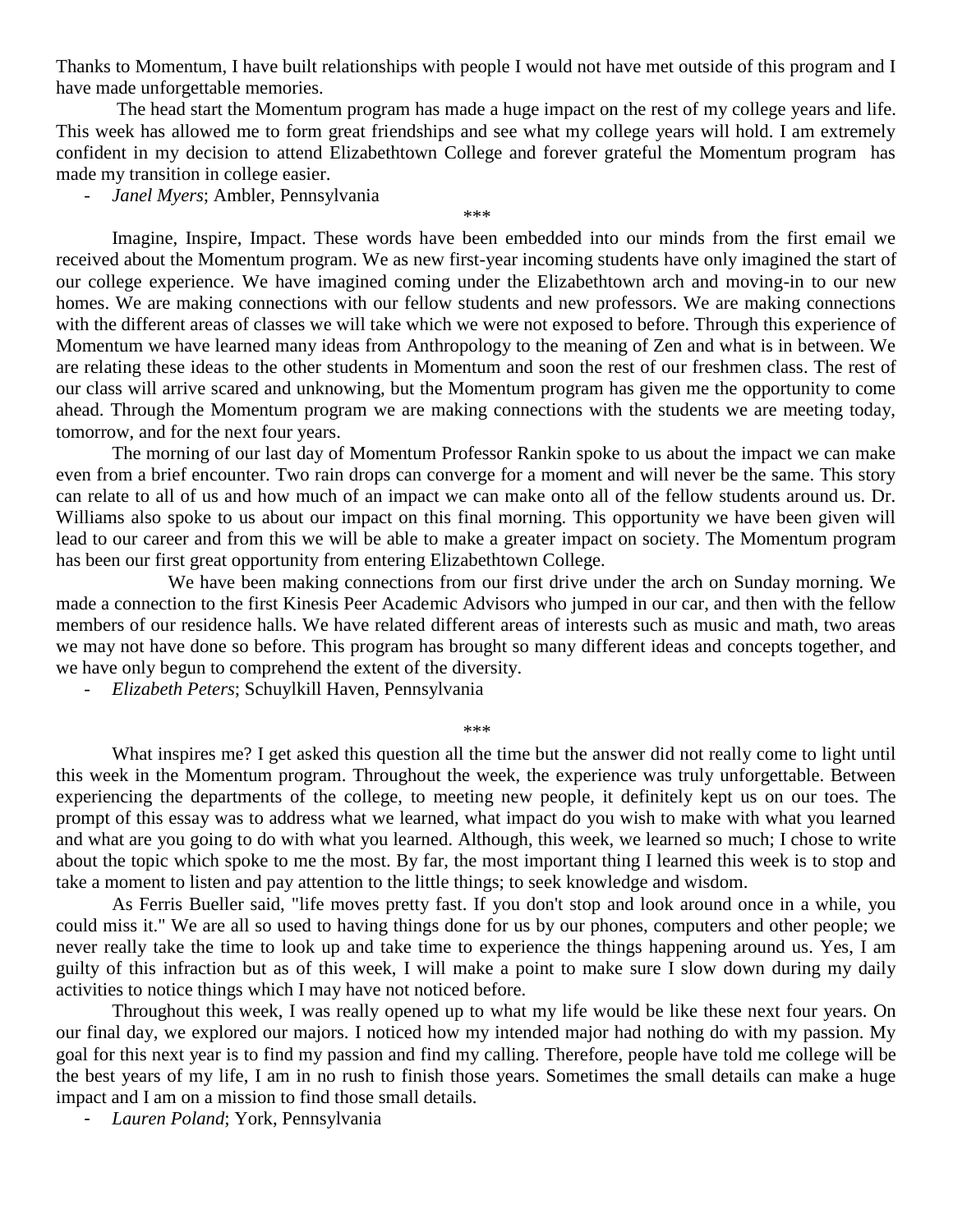Live in the **Moment**um. Imagine being dropped off by your parents and siblings to some unfamiliar place where you will be calling home for the next four years of your life. Imagine knowing absolutely no one. Imagine starting completely over having the opportunity to be whoever you want to be. Imagine being able to create a whole new life, make new friends, and find a family away from home.

The Momentum program has allowed me to do these things. Coming here a few days earlier than the rest of the college students has given me the opportunity to acclimate into the college atmosphere which is a whole new experience for me. I have made new friends and have learned about multiple different courses offered here at E-town. I was able to meet and have a discussion with many different professors and upperclassman about expectations of college.

Reverend Tracy Wegner Sadd gave each and every one of us a rock with one word on it. I chose the one which read: *inspire*. The Momentum program has inspired me to do something great with my life. I have been inspired to "shake the dust," and overcome all obstacles to stand up for what I believe in. I have been inspired to succeed in my classes. To never give up. To keep trying even when you are about to crash into the hardest part in your life. I have been inspired to be the agent for change. To live in the moment. Momentum has inspired me to be self-aware and responsible for myself.

Imagine. Impact. Inspire. Why not be the agent for change in the world to impact our society for the better?

*\*\*\**

## - *Alyssa Pumputis*; Westminster, Maryland

Our lives can be defined by maybe two or three life changing moments which we will never forget. How do we prepare for these moments when they occur? And how can we anticipate when these moments will occur in our lives? The answer to both of these questions are the same; we cannot prepare or predict when these lifechanging moments will happen. Going into the Momentum program, not one thought came to my mind about how I would undergo a life-changing moment in this five day program. I went into Momentum with the mindset of how this program was only made to prepare students for the academic rigors of college and nothing else. Looking back at these five days, it did much more than just prepare me for school, it prepared me for life.

 The director of the Momentum program, Professor Jean-Paul Benowitz, said one of the most powerful simple quotes I ever heard, "live in the moment and pay close attention to the message you want to get out of this moment." This entire process for me has been a life-changing one: Every class session, spiritual meditation, Socratic dialogue, and inspirational lecture has been life-changing for me. It is through the Momentum program I found the confidence in myself to believe that I belong in college, while also gaining the tools needed to succeed in a college environment. Through momentum, I learned it only takes one person in your life to make a difference, and Professor Benowitz was that difference in my life.

 The knowledge I gained from the Momentum program and Professor Benowitz is priceless. I plan to use all the tips and advice I was given in Momentum inside the classroom and outside as well. I have been inspired by Professor Benowitz to go above and beyond in college with my studies and my life goals. I gained lifechanging knowledge from life-changing people, and I do not plan to let any of this valuable knowledge go to waste. I plan to make my impact at E-Town and on the world. I want to change the world for the better and I believe I have the power to do so through Momentum. I want to thank all of Elizabethtown College's professors for taking the time out of their busy schedules to prepare my fellow Momentum members and I for the rigors of college. More importantly, I want to thank the founder of Momentum, Professor Benowitz, for providing me with a life-changing experience which I will never forget. Momentum is an amazing program, and I will never forget everything I learned from it.

- *Jaime Ramos*; Reading, Pennsylvania

*\*\*\**

My life started as a tragedy. My birthmother abandoned me in a small motel room with no food or human interaction when I was only a year old. I was on the verge of death when someone heard me crying and saved my life. That should have been great, but this is where my troubles began. Because of the abuse and neglect, I developed eating and auditory processing problems. These both caused many issues for me growing up. I was able to compensate for the most part, but my grades were terrible and I had trouble interacting with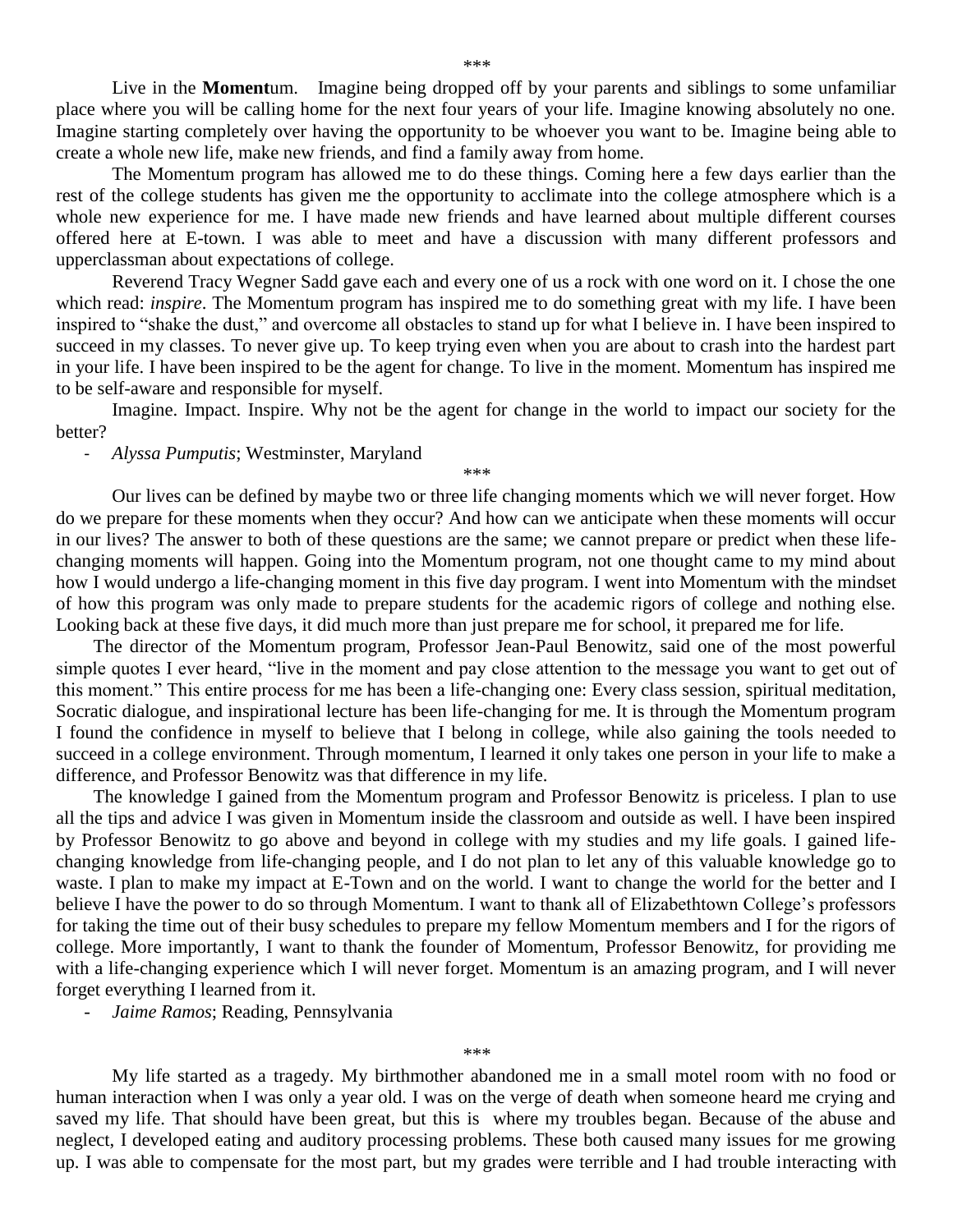other people. By the time I was seventeen, I had no job, no skills, and no education. When I realized I wanted to study Japanese, I decided I wanted to work hard to reach my goal. Getting accepted into Elizabethtown College put into reality the fact I could live the life I wanted but never thought I could have. The *Merriam Webster Dictionary* states the definition of failure is a lack of success. I am proof about how this is not true. The Momentum program helped me make friends and come out of my shell and try, try again. Most of the time when I thought about giving up, it was because I did not think I was good enough. The reason I did not think I was good enough was because I had failed in the past. In the Momentum program, I learned how even when things get difficult, you just have to keep trying. Never give up. We are all survivors. As Winston Churchill said "Success is not final, failure is not fatal. It is the courage to continue that counts."

- *Jessica Rhoades*; Townsend, Delaware

*\*\*\**

I used to live life with no purpose in mind, going through each day without paying much attention to anything around me. I used to think everything was pointless and I did not even need to exist. I used to be lost. Confused. Afraid. However what I have learned these past few days in the Momentum program: Civility, the thoughts and questions of Socrates and the simple lessons from the lectures; life is not always what it appears to be on the outside. I plan to use my experience to spread happiness worldwide and show how we can all coexist together.

The first step to coexistence and peace is the comprehension and application of civility. Civility improves personal relationships and can lead to a more peaceful environment, after all most disputes arise from misunderstandings and lack of communication. Simple civility techniques such as attentive listening and being positively involved in someone's emotions and situations can show how you care. Sometimes it is the little details which you notice about someone that can improve their day without you really trying as long as you show a little civility.

Socrates once said "Wisdom begins in wonder." I have learned these past few days how there is always more beneath the surface. I have learned how sometimes we have to look beyond what is shown, stop, and take a longer look at things. I have also learned how you have to sit down and plan your life before you jump blindly into it. Sometimes you will see things in a new and different perspective. A perspective which may be inspiring to others and a perspective which may impact someone. Most importantly it should be a perspective which sparks the mind to be creative and imagine new ideas. Ideas which will bring everyone closer together.

*\*\*\**

- *Khalil Richardson*, Edgewood, Maryland

As I walked through the history enriched city of Philadelphia my mind began to whirl... image, impact, inspire, the motto of the Momentum program. These three words, which seemed so simple when thinking only about the generic cookie cutter definition now seem so daunting. What can I do to make an impact? When at first asked I could think of nothing, you could literally hear the crickets chirping around in my head, but now after the last few days my thoughts have changed. This daunting question challenged me think, to open my eyes, my mind, and look at the little details. To think about what truly inspirers and influences me, because without this how can you truly know if anything you learned can lead you to make an impact?

From the poetry and prose class Professor Walters encouraged us to follow our dreams and not be afraid to pick a major which is not only beneficial to our future, but includes our passions and interests. I was also influenced by Professor Benowitz on the Philadelphia road trip. He asked us to try new things, to make an impact, "Don't ask why? Ask why not?" Ben Franklin's wife was in "charge" of everything when Franklin was away in France. But this powerful women did not get any credit. Here is this smart, strong women who ran everything in her husband's absence and yet not one word is mentioned about her impact on history only her husband's. So what have I learned? I have learned to view the world with an objective view. To try new things because what is there to lose? To make an impact by influencing others to be different, because of my own experience being you, being passionate is the only way to live. We get to choose the path we take in life, so do not be afraid to add choose a path which not only holds your interest but a path can make an impact.

As I walked through the history enriched city my head began to whirl. Trapped inside my imagination picturing a time long gone by. A time where strong women stood in the background behind powerful men unsung heroes long dead. Their bones have turned to dust, yet their ideals, and values still echo across time.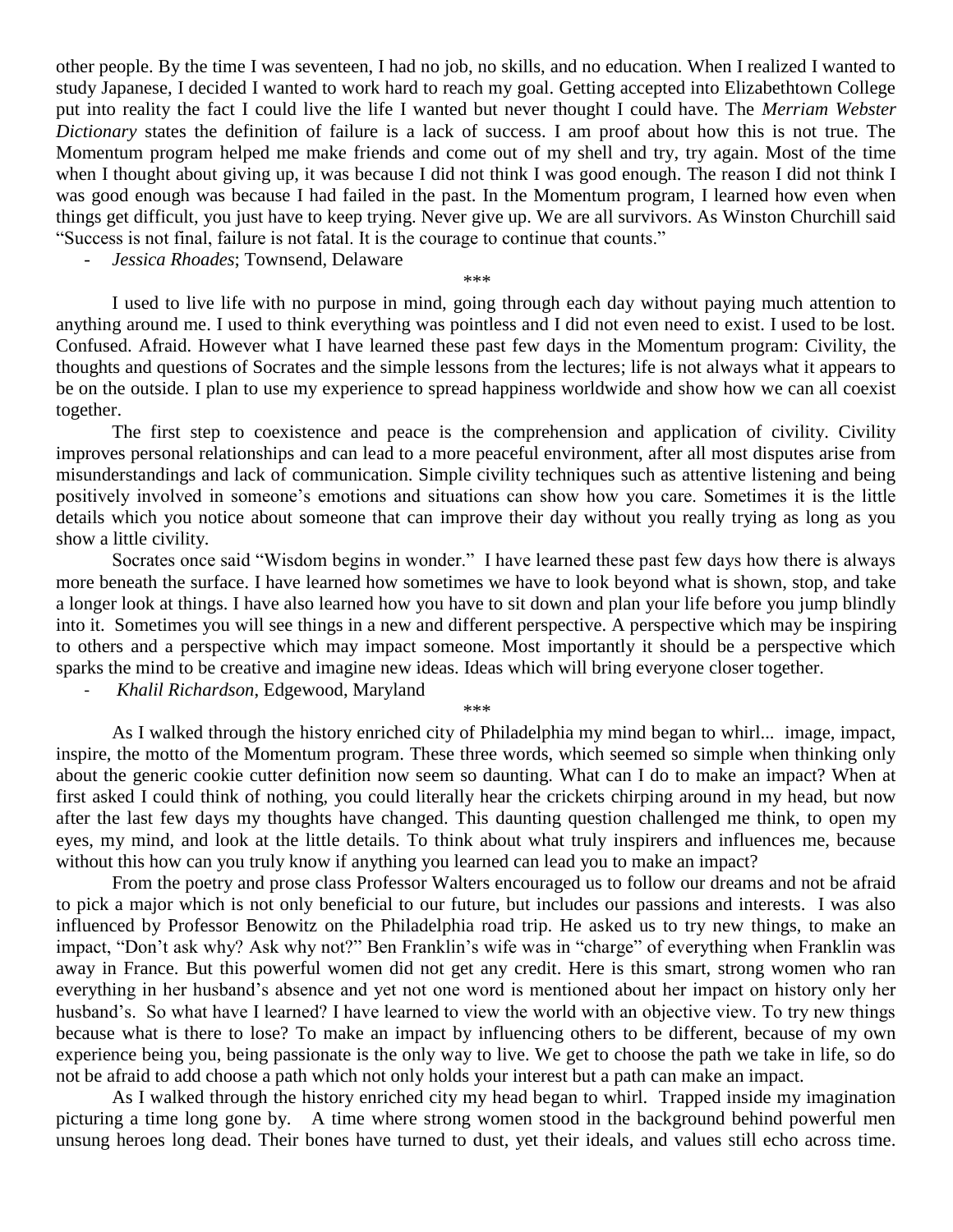Imagine, Impact, Inspire. It is our time to shine, to step outside of The norm and to try. Professor Benowitz's challenge to us not to "Ask Why but to ask why not" it is our time to step up.

-*Jessica Royal*; Bethlehem, Pennsylvania

## *\*\*\**

Picture yourself walking down a path in the middle of the woods. You come to a point where the path splits into three. One path leads to the destination you intend to reach, another goes through a part of the woods where you have never explored before, and the third leads to a part of the woods which you have already been down. Which path should you take? Logically speaking, the right path to take would be the one leading to right to where you want to go. On the other hand though, why are you in such a hurry? Why not explore the path leading to the unknown? You never know what you might find there. What you have already seen is also worth seeing again, for you may have missed something the first time. Before you leave the woods to reach your final destination, you should take your time and explore your surroundings. This is what I plan to do for my college experience, and it was the Momentum program at Elizabethtown College which has inspired me to do so. Seeing previews of different types of courses throughout the duration of this program has given me an idea of which ones I might want to try out.

 Many people claim they are afraid of the unknown. I personally have experienced this fear, and it has kept me from trying out new things I may otherwise find to like. Why does the unknown scare us so much? If we do not know what it is, then how do we know if it is something to fear? If you do not explore the unknown, then you will not ever know what you might be missing. There might be something new and exciting down the path. There could be a whole new adventure, and new things just waiting to be discovered. On the other hand, there could be nothing interesting or exciting down that way. Maybe there is just more woods down that area, and you may have just wasted your time by going that way. Being given a preview of a course like anthropology or psychology has given me a better idea as to which of these courses are worth taking. There are courses I never even considered and I now think I should try out and see if I like them or not. Either outcome is possible, but you will never know which one you will get until you actually start walking down the path to the unknown. The unknown might fill us with fear, but it can also fill us with excitement and anticipation of what we might uncover.

As for the other path, we have already been down this path before so there is really no need to explore it. Are you sure about that? Are you sure you have seen everything? I thought I knew everything about the connection between math and music since this is what I did my senior project on in high school. Listening to the lecture on this subject though, I saw many things which I did recognize from my own research as well as a few things I did not think of before. If you go down that way you might see that you have missed something, or maybe even a lot of things. When you read a book for a second time, you may notice some details you did not notice the first time you read the book. The same thing can happen when you re-explore a previously explored path in the woods. You recognize what you have seen the first time you travelled down that path, and you notice things which you did not see the first time. No stone should ever be left unturned, even if you already turned it over in the past. So go back and explore the path, this way you can see the whole picture which you may or may not have failed to see the first time you were there.

I entered this program expecting only a little bit more than an early beginning to my college experience. Now that it is almost through though, I am beginning to feel the heart of an explorer beginning to grow inside of me. I am aware as to what I came here for, but I should see what new things there are for me to explore and old things to revisit and discover more about while I am here. Yes the path to your destination is clearly mapped out for you and you know exactly how you need to get there, but do not feel rushed to go directly there. Take your time and explore what you have not explored before as well as what you have seen before. You may be surprised and fascinated by seeing what you have not seen before, and you may be amazed by what you have not seen the first time you traveled down the path that you are now revisiting. Your destination will still be there when you are done exploring, it is not going anywhere. You cannot leave the woods without exploring them first. That is what woods are for after all.

- *Matt Samson*; Wyndmoor, Pennsylvania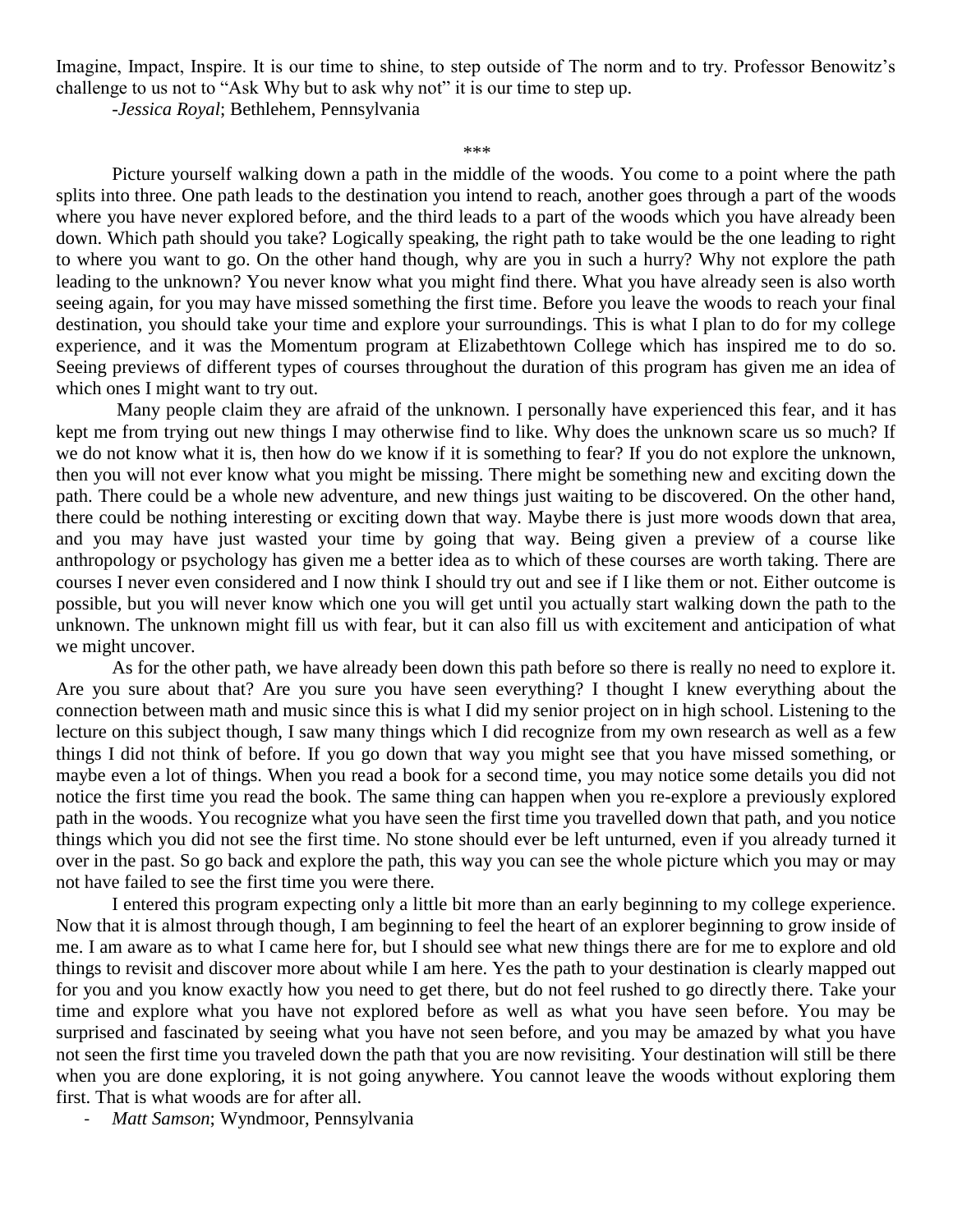"Your race begins here," the last words said to me as a high school student were very clear that I had not yet begun the fight to find myself. They say thigh school is the best four years of your life and how those are the years when you find yourself, but if this is true then why was I being told that I had not even begun yet? Moving in and going through this past five days it did not really hit me until now just what they meant that day. College is scary in some aspects. You are sort of on your own and there is nobody here to tell you what to do or how to do it anymore and you have to trust yourself and you are going to make the right decisions.

Although we are going through a big transition in our lives, we are not completely alone because we have each other. Call me corny, but I have always seen family as a special thing and not only a bond of blood, but a bond of love, support, and acceptance. In a way, I view many people in this group, if not all, as another family of mine. The meaning of this program was to get us moved in and to give us an easier transition into the college experience and I can personally say I have received much more than that because I have met people I never would have otherwise and I feel completely comfortable and ready to start the college life.

There is really only one more thing I want to leave you with. This is where you begin to find yourself, not high school. These are the four years which are going to shape our future. So, let me just leave you with the four words which were left for me as I stepped out of one chapter in my life and into another. OUR race begins here, so let's do this.

*\*\*\**

- *Caila Snyder*; Lancaster, Pennsylvania

Where can I start? Is this true, I am actually in college now. This is my start of a wonderful beginning and wonderful future. I cannot even lie I was very nervous the first day but I must say Professor Benowitz and the Kinesis Peer Academic Advisors altered that with their kindness. I appreciate this kindness from them on the very first day. I see very bright young men and women in my Momentum group this year. All of them are interesting, hopefully I can remember all their names. I am enduring a journey on these next couple of days and I cannot wait to experience the college atmosphere at E-Town.

Did you guys think I was finished, not really? Today was an awesome day our Momentum group went to Philadelphia. I learned how to communicate with people, and make many new friends. Learning to innovate and carry out our set goals for this year and further on in the future. I want to inspire people just like I have done in the National Honors society and Future Business Leaders of America. Learning new things about how the professors teach and what their expectations are was very important.

What am I going to do with what I have learned? I am going to inspire, inspire, and inspire others. I want to be a great role model for incoming students as well as current students. I got the word inspire not only from the Momentum informed pieces, I got this from Chaplain Sadd. She was one of our inspirational speakers for our morning sessions. To me having to pick inspire as my saying of what I have learned is very true. Inspiring others is maybe what I plan to do today, tomorrow, or even in the next four years.

I intend to make an impact here at E-Town, I am confident I will be a role model for many individuals. Do you think you are going to inspire someone as well, just think about? You want to know who inspires me. My parents, without my parents I would not even be standing here reading this to you guys. Education is very important to my parents, both my mom and dad want me to do something to inspire myself as well as lead others.

I really hope all of you do well this first year and remember my name. Just joking everyone knows my name. I will leave you with one last thing, a quote by Nelson Mandela; "Education is the most powerful weapon which you can use to change the world." Remember this quote, thank you.

- *Alpha Sow*; Gwynn Oak, Maryland

Throughout life, you are going to go to new places and meet new people from all races and backgrounds, who are different from yourself. You will learn about new beliefs, cultures and ideas. But the question is whether you will listen to them and respect them.

*\*\*\**

From the first day in the Momentum program, it was obvious we were going to be like a little community. But just like any community there is a lot of diversity, I learned how when in a community you have to have respect for diversity. You have to raise above to get along, pay attention to others to grow a relationship, and stand outside of oneself, to understand others. With this new information, I hope to be able to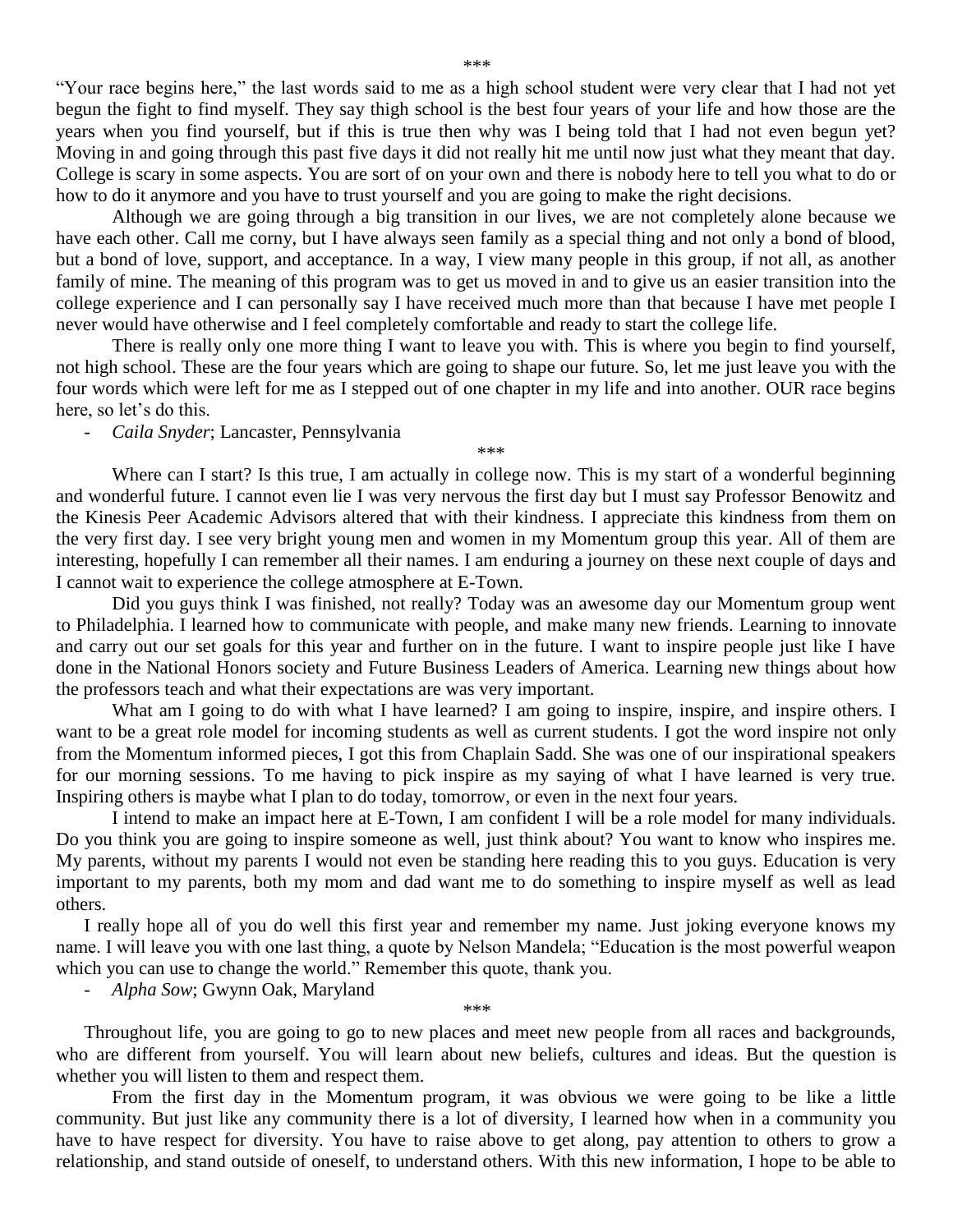better communicate with others from different backgrounds, and I hope I will be able to listen to their ideas and beliefs to create a civil community. From this I wish others will see and follow in my lead example in realizing how everyone is equal, and everyone deserves the same amount of respect. The Momentum program has taught me how to do exactly that.

- *Jennifer Welch*; Gaithersburg, Maryland

As soon as my family and I pulled up to Elizabethtown College, I realized I was truly here. I saw everyone was grabbing their bags and totes and my heart began to leap. I could not believe I was really at my college. I started taking my totes upstairs with my family with happy thoughts and in my gaze the third floor of Myer Hall was only steps away….

*\*\*\**

Coming into college, I had no idea what to expect. From movies like *Pitch Perfect* to *Legally Blonde*, I had so many thoughts and fears. Luckily, I made friends quickly and I am so thankful for all of them. The Kinesis Peer Academic Advisors and Professor Benowitz have shown me how college is not as nerve-wracking as my thoughts led me to believe. Being able to meet all of our professors, mentors, and leaders have pushed me to explore my horizons even more. Dr. Sylvester Williams, gave me a slight interest in doing law and going to the music seminar made me feel like I was back in high school studying music theory. In my hometown I had a legacy and now I have to start all over again. I hope the Momentum program throughout the whole year will push me into doing my best because going into college with different people makes me nervous. I was worried people would judge me for being me. However being here with all of these people; have left me feeling happier than I was in high school. In Momentum, Professor Benowitz taught me to not ask why; but rather to ask, why not. This pushed me to truly make good connections, but not just with my friends, but with other professors and my mentors. It is weird, wanting to see someone and only having to walk a little bit away to talk to them. One experience I was able to have because of Momentum was being able to just talk to people. Modeled on what we learned in the Momentum sessions, my friends and I had a Socratic dialogue in our room. We as a group, coming together as a family have made this whole experience worthwhile…

…So even on my third time up three flights of stairs when my doubts, the love and care from every one of our Kinesis and Resident Assistants put into helping every single one of us into our dorms made me feel like Elizabethtown College was and always will be my true home. Thank you.

- *Brice Williams*; Chambersburg, Pennsylvania

*\*\*\**

"You are not defined by your past, but rather you are meant to grow from it. Do not allow yourself to be stuck behind the wall of self-consciousness, which you have put up. Do not let your past actions become a pattern and become your true self. This is a new beginning. Be the best person you want the world to see." This was the last thing my sister told me before dropping me off at Elizabethtown College. The fear of meeting new students, a new roommate, new teachers, and a new home was terrifying. After my week of the Momentum program, I was changed from my high school state of mind to a more expressive and confident person. Being surrounded by the diverse community I was continually shown how you should strive to be true to oneself and not conform to society beliefs and narrow viewpoint. Momentum encouraged me to open up to those around me, and find the best attributes of myself. The faculty and staff inspired me through lectures, literature, and personal connections to come to my own conclusions, and opinions, and not just follow what I am told. They encouraged me to look at how my intended major and my passion would impact other people. Now that I have had the Momentum experience I have been inspired, impacted, and encouraged to imagine by Elizabethtown College and all its treasures.

- *Hannah Wood*; Keene, New Hampshire

My best friend Alex taught me how life is full of possibilities and dreams. I have learned life is not something old and torn which can be refurnished, life is here and now. Life is right in front of me and I have taken my life for granted in the past and he showed me without knowing it how I have talent and skills I cannot just pass by.

*\*\*\**

Alex has taught me what a real friend is and I learned how no matter where I go in life my friends are right by my side. Alex was born August  $7<sup>th</sup>$  and was killed November 11, 2011 when I was in tenth grade. In life I have learned you have to take full advantage of the opportunities presented to me because you never know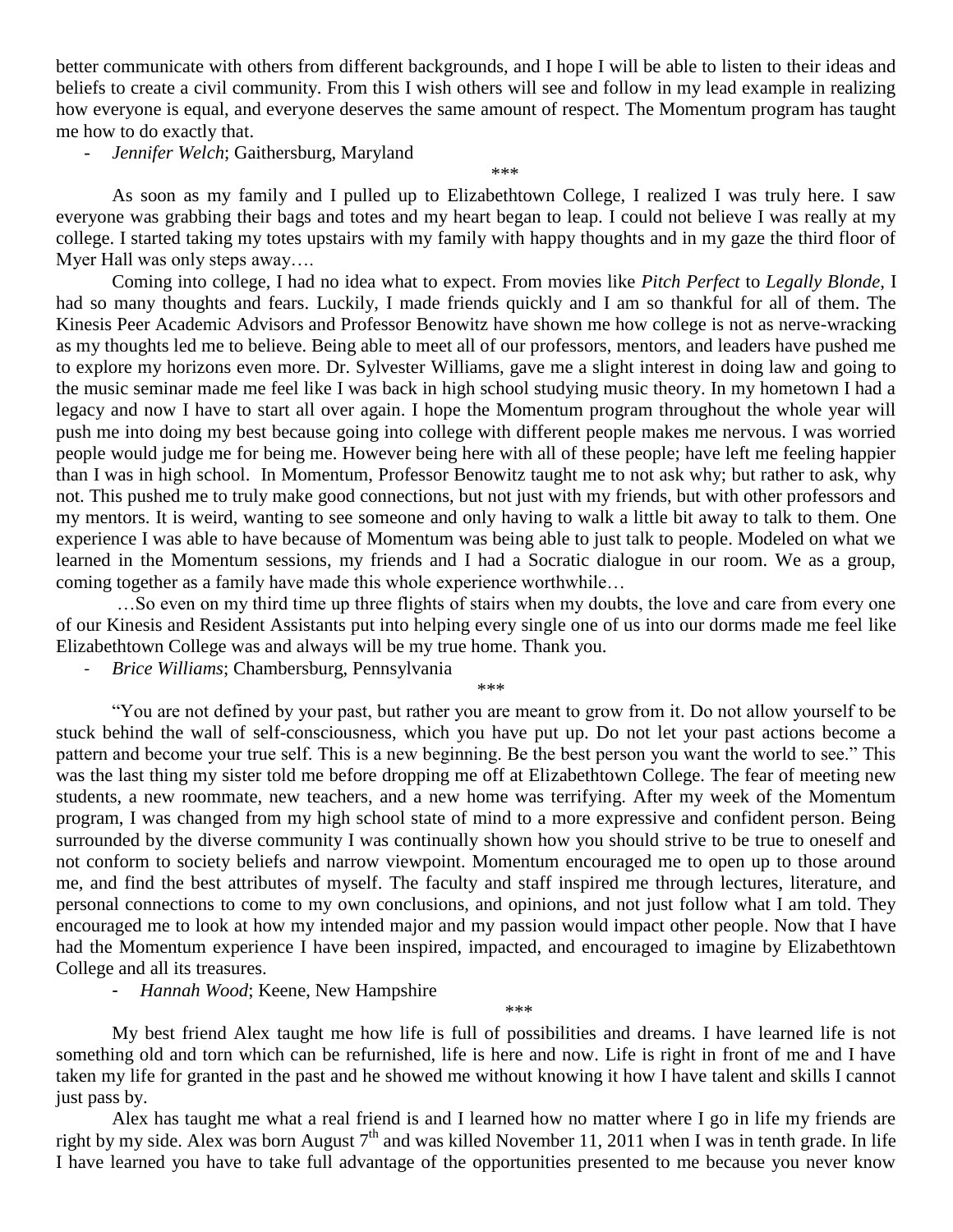when you will have another chance. The Momentum program was one of these rare opportunities in life which I wanted to take full advantage of.

There were two things I learned these short few days during Momentum: friendship and passion. Our family is not here to pick us up when we are down or here to encourage us but as my favorite quotes from Pinterest says, "Friends become our chosen family." Friends in life come and go but you always gain more impact your life in different ways good or bad. I hope to make an impact on other lives through the friendships I make with them.

Now for the second thing I learned; passion, I learned the only way you will succeed with success is to do something you love. Your job should not feel like work. I want to be the rare individual who wakes up every morning and is excited to go to their job. I really want to major in business and the Momentum program really helped me be confident in my decision of being a business major. I feel prepared to start and finish this new quest in life. I feel like an emperor, I feel like a young Benjamin Franklin, and I know I am Elizabethtown College's class of 2018.

- *Chae Yocum*; Reading, Pennsylvania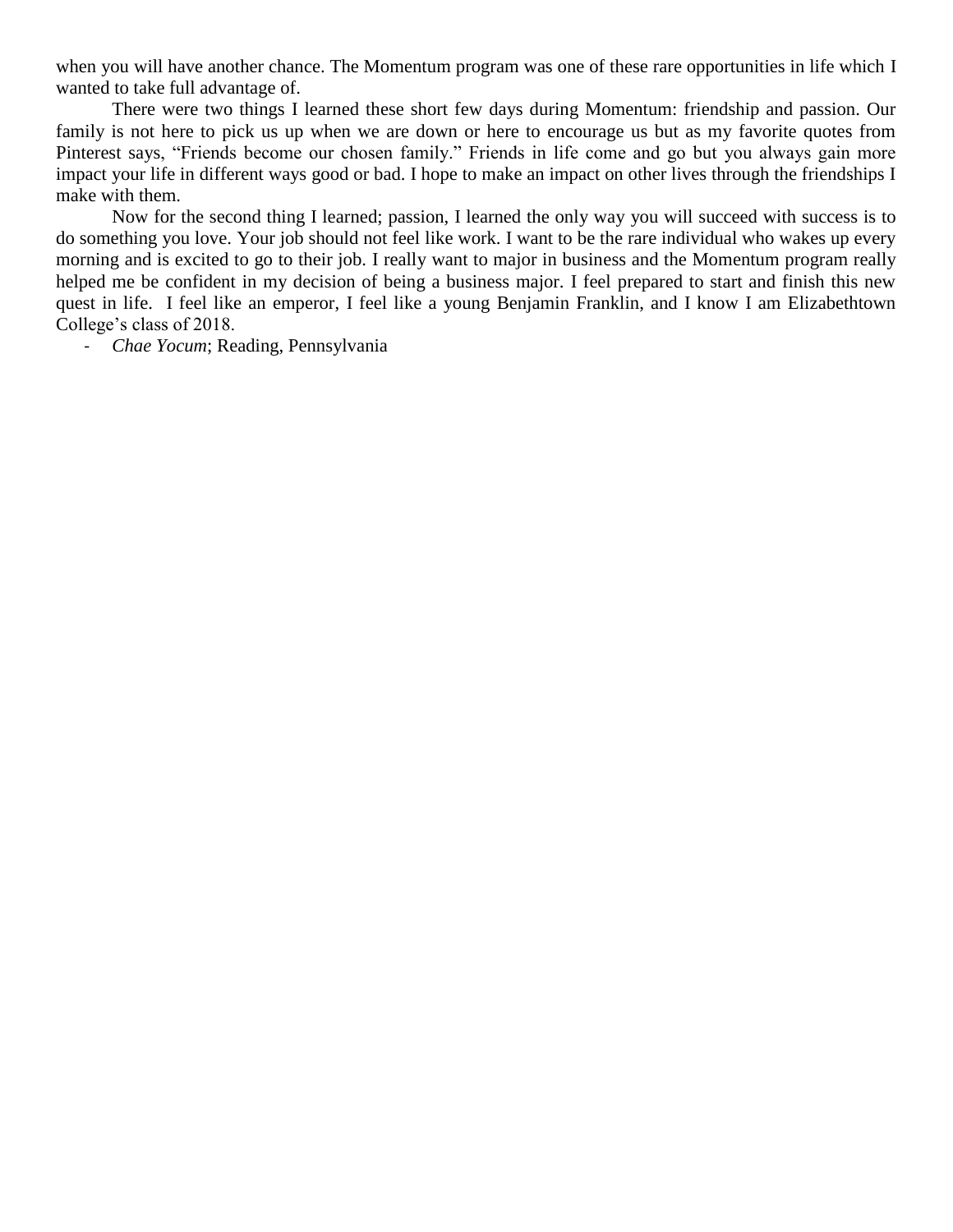ELIZABETHTOWN COLLEGE

## KINESIS STUDENT REFLECTIVE ESSAYS AUGUST 2014



*Few will have the greatness to bend history itself; but each of us can work to change a small portion of events, in the total of all those acts will be written the history of this generation.*

Robert Francis Kennedy (1925-1968)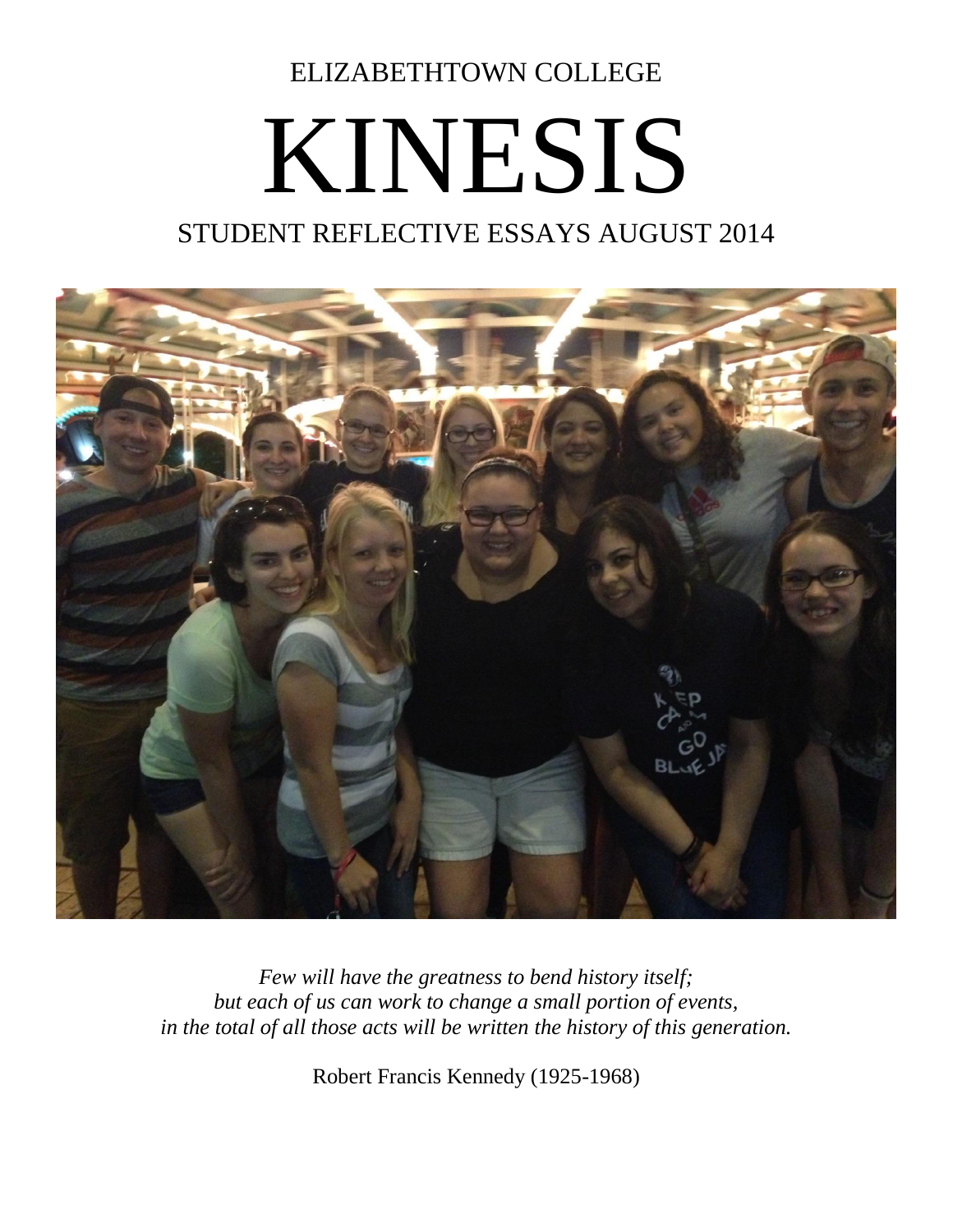Last year, I was just like every other student coming into the Momentum program; feeling nervous, scared and having no idea what to expect. Little did I know how the first ten days of my freshman year would transform me as a person. I made great friends, met faculty and staff, and learned so much about the college I would have not known if I did not join the Momentum program. This program was life changing for me. At the end of the program, we all had the opportunity to apply to become a Kinesis Peer Advisor for the following year. I loved all the help I got from my Kinesis and realized this was an opportunity I did not want to miss out on. I wanted to have the same impact on incoming first year students which I received from my Kinesis.

Being a Kinesis transformed me even more as a person. These five days were incredible. As a Kinesis, I played the role by helping students to imagine where they want to be in life, helping them figure out what impact they will have on others, and helping them to form skills to inspire others. This is exactly what I feel I did. The Momentum students who arrived here early Sunday morning are completely different people than the ones who stand upon us now. I could tell the students were real nervous walking in, not quite ready to begin college yet.

Every day the students began talking more and more to one another and asking me questions about college and telling me more about themselves. On the second night at dinner, I realized all their fears were beginning to go away. They were comfortably sitting with new students and smiling and giggling as they began to know one another. At this moment, I realized this was the exact impact I wanted to have on these students. They were at college and beginning to break out of their shells; one of the hardest things for an incoming first year student to do. The students became more engaged with the college and staff. The students also knew how they could come to a Kinesis Peer Academic Advisor and talk with them about anything. Whether it be about school, clubs, classes, or their social life, I knew they felt like they could come to us for help.

My experience as a Kinesis this year, is one I will never forget. I know I was part in helping these students find their place and belonging. Even though the week is over, I know my relationship with these students will not change. I will still help them with any questions or concerns they may have and let them know I am just a phone call away. I am so excited to see these students grow and become part of Elizabethtown College. They are all great people and can do great things in life. I am also very excited to meet with my students and continue guiding them through their first year of college.

-- *Emily Brunell*; Bangor, Pennsylvania

*\*\*\**

Last year before the Momentum Program began, I can honestly say I was somewhat nervous and scared about how I would handle being a Kinesis leader. After having a year under my belt, I was nothing but excited for the Momentum Program to begin this year. Normally, college students do not want to cut their summer short to come back to school early but this was not the case with me. I was excited to come back so the Momentum Program could begin which would allow me to meet all the new and interesting Momentum students.

The Kinesis Peer Academic Advisors are role models for the Momentum students, and our leadership skills were put to the test this week in various situations. This included making sure the group stayed together and how they were attentive while in Philadelphia and making sure the schedule was followed correctly for the Momentum program during the week. I learned about how being a good leader includes being able to be a good listener and not just someone who is vocal. I loved the fact so many of the Momentum students felt comfortable enough to talk to me about what was bothering them, if anything was bothering them, and that I could provide them with the help they needed in order to make them feel more at home.

Life is all about meeting new people and making connections and I met an incredible group of Momentum students this year. Not only were they a fun group but they were also very inspiring. Some of the students had hard pasts but this did not stop them from succeeding in what they want to do in life which was inspiring to me. This goes to show how the Momentum program never stops giving back to you, even after you are finished with the first week of Momentum. The program helped me when I was a Freshman, and it is continuing to give back to me as I am entering my Junior year of college. I could not be more grateful for being able to take part in this program and I am looking forward to being a part of the program again next year.

-- Tasnim Chowdhury; Hawthrone, New Jersey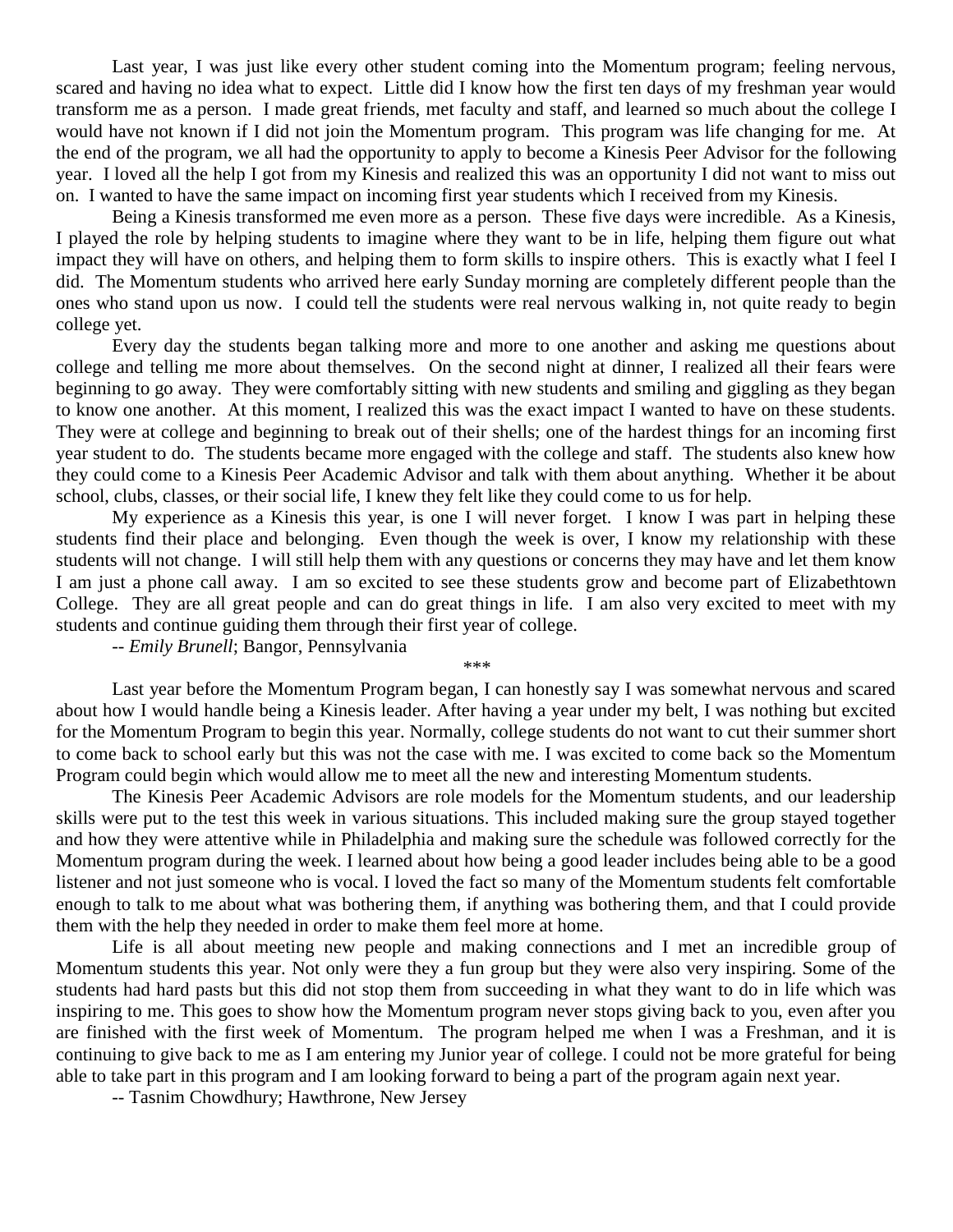This past week overall for the Momentum program was a huge learning experience. I learned how the world can be as big as you make it. When you are walking in the world it is easy to be oblivious to your surroundings. This makes us so selfish in our lives, when it can be so much more. Mentoring those incoming freshmen helped me realize this. Not just as a part of our school, but as cliché as is sounds, a part of the future.

It was very humbling, in that I wanted to make the students the best they could be at college. This may be because I saw bits and pieces myself in each of them. The questions, concerns, I had they are all having. I remember myself grasping for some sort of foothold to steady myself in the new environment I had found myself. The Momentum program gave me that. They are looking for the same thing. Not only this; but they want to be the best THEY can be at college. Showing that many of them will not take this experience for granted. They and I can from a handicapped, crippled, and disadvantaged points of life. It is not really fair, but that is life. All looking for the opportunity to be the best WE can be. They are all different walks and lives, but at the same point in life; a new chapter. The best thing about this is that one can write whatever they want in that chapter. They all decided to start this chapter of their lives with the Momentum program. The opportunity is indeed endless. Causing a great deal of inspiration.

I found that when the Momentum students were reading their essays out loud, I felt an immense amount of pride and inspiration in myself. I just wanted to hear more and more. I felt the compassion for each of these freshmen, which I did not think I would feel.

With this my impact is known. I am and will give them everything I know to help them their first year. They deserve it. Everyone does who works to get this far in life. As a Kinesis Peer Academic Advisor I have realized the world is growing with or without me. And if I chose to help foster it, I myself will only grow more.

- *Garrett Clark*; Lewisburg, Pennsylvania

*\*\*\**

Last year as I wrote my essay reflecting what I learned as a Momentum student, it never occurred to me how different the experience could be as a Kinesis. When I accepted the role as a Kinesis leader for the Momentum Class of 2018 I did not anticipate the experience which was ahead of me. Being a leader in this program really gave me an opportunity to make a difference in the lives of a group of very talented young people. The themes of imagine, inspire and impact really came back to me in a new perspective this year in refreshing way.

Imagine, this was very impactful in my mentorship this week. I began to imagine the new possibilities I could apply with my major as I learned fresh perspectives from professors. Reverend Sadd giving her inspirational talks every morning made me rediscover what imagination was. I used the information from my training to help the Momentum students imagine what their college experience would be. This year Professor Benowitz said on the Dell how we needed to imagine what we really wanted to follow and study for our lives rather than doing what was pressed upon us. This enabled me to imagine a career path following my dreams but incorporating some practicality. This growing mindset really gave me the opportunity to connect with the students.

Inspire, this was one of the most important things the program and the Kinesis Peer Academic Advisors wanted to accomplish this week. The students entering the college needed to be inspired to really reach for their goals and know there is a support system waiting for them. I discussed with many students what inspires them and how those inspirations can shine in college. Professor Besse in a Socratic session had students go around in a circle and reveal their inspirations and what made them their heroes. Even as this was my second year in the program I still learned new inspirations and how they made me who I am. Using this newfound knowledge I talked with students about their inspirations. The students in this program had so many different inspirations and seeing them inspired me as a leader.

Regarding impact, I feel as though as a Kinesis this is the most important. I wanted to impact these students in a positive way and set them up for a successful education. Throughout the week I continually gave advice to students on how they could improve their college experience. The program provided really helpful information as to how the students could make their own impact on the college. They discussed ways they could not only impact the campus physically but also scholastically. I believe with the information presented this week and the Kinesis's continued support, these students will have a large impact in whatever they follow.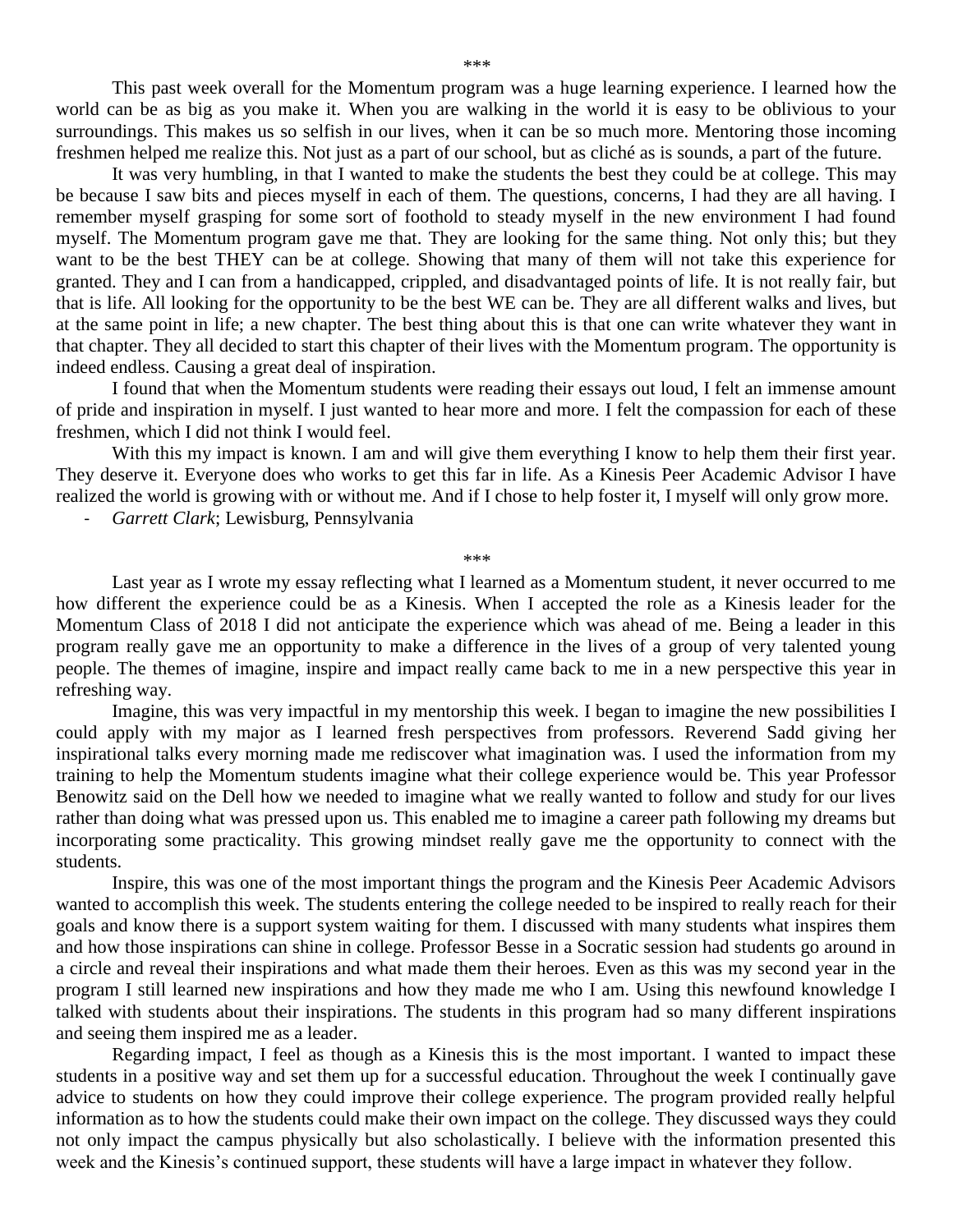This week has truly developed my leadership skills. Last year Momentum made such a huge impact on my college career and this year the impact was renewed. I grew as a person this week and really connected with some great people. It was refreshing to see so many people my age are excited about their education. Getting to give my personal accounts of my experience on campus thus far really allowed me to impact others as well as analyze myself. This program is genuinely inspiring and the difference it makes in young students lives entering Elizabethtown College is unlike anything I have ever witnessed.

- *Dakota Findley*; Quarryville, Pennsylvania

*\*\*\**

This year starts my third year being involved with the Momentum Program. It is hard to express everything the program, as a first-year and as a Kinesis, has given me because I am constantly realizing new ways in which it has shaped my character as a young adult. When I first went through the program two years ago I was not aware of the impact the program would have on me as a person. I came to college thinking I would keep my head down and just work hard to get good grades. Momentum has shown me there is so much more to college, and to life. While I continue to work hard every day to keep my grades up I have now opened up to the idea that I can be a leader on campus to help not only myself but others.

Everyone says how in college you find yourself. This program has showed me not only what my full potential is but also how to reach it. Being a leader is about bettering yourself and working hard to better the lives of those around you. Everyone you meet throughout your life impacts you; sometimes in a good way and sometimes in a bad way. If I have even the smallest impact on the Momentum Students then I feel my job is done.

Meeting the Momentum students is one of the most exciting things about coming back to school in the fall for me. I love to see how excited, and nervous, they are to start college. Starting a new school in a new town can be very overwhelming. Helping students move in, get adjusted to their classes, and with the day to day challenges they face in college is one of the most fulfilling things I have ever done. The Momentum Program has given me so much and I hope that through being a Kinesis Peer Academic Advisor I have been able to give something back.

- *Zoey Lee*; Mechanicsburg, Pennsylvania

*\*\*\**

I was so happy to once again be a part of the program and help the new students adjust to college life. This program helped me when I was a first-year and I enjoy the chance to give back. It was a little strange only having five days this year but we made it work. The students still got to experience everything in years past. I enjoy learning about the students because they all bring a different perspective and background with them and I learn as much from the students as they do from us. This group had a little more people from different backgrounds and place and I think it allowed students to see how others live and where they come from.

Throughout the week the students are reminded of the motto of the Momentum program which is imagine, inspire and impact and I also try to think of these things each year and how I will achieve them. I never imagined I would get the chances I have had at college and a lot of this is due to the Momentum program and can keep imagining what I want to do because of it. I hope this is by doing the program and working as a Kinesis I can inspire others to either follow in my footsteps or do something else which makes them happy. I plan to continue inspiring during my advising meetings with my mentees. I know these students and I have been impacted by this program and I hope I have impacted these students throughout week. Even if being a Kinesis is the only impact I leave on this campus then I know it was worthwhile.

- *Michaela Lehane*; Sinking Spring, Pennsylvania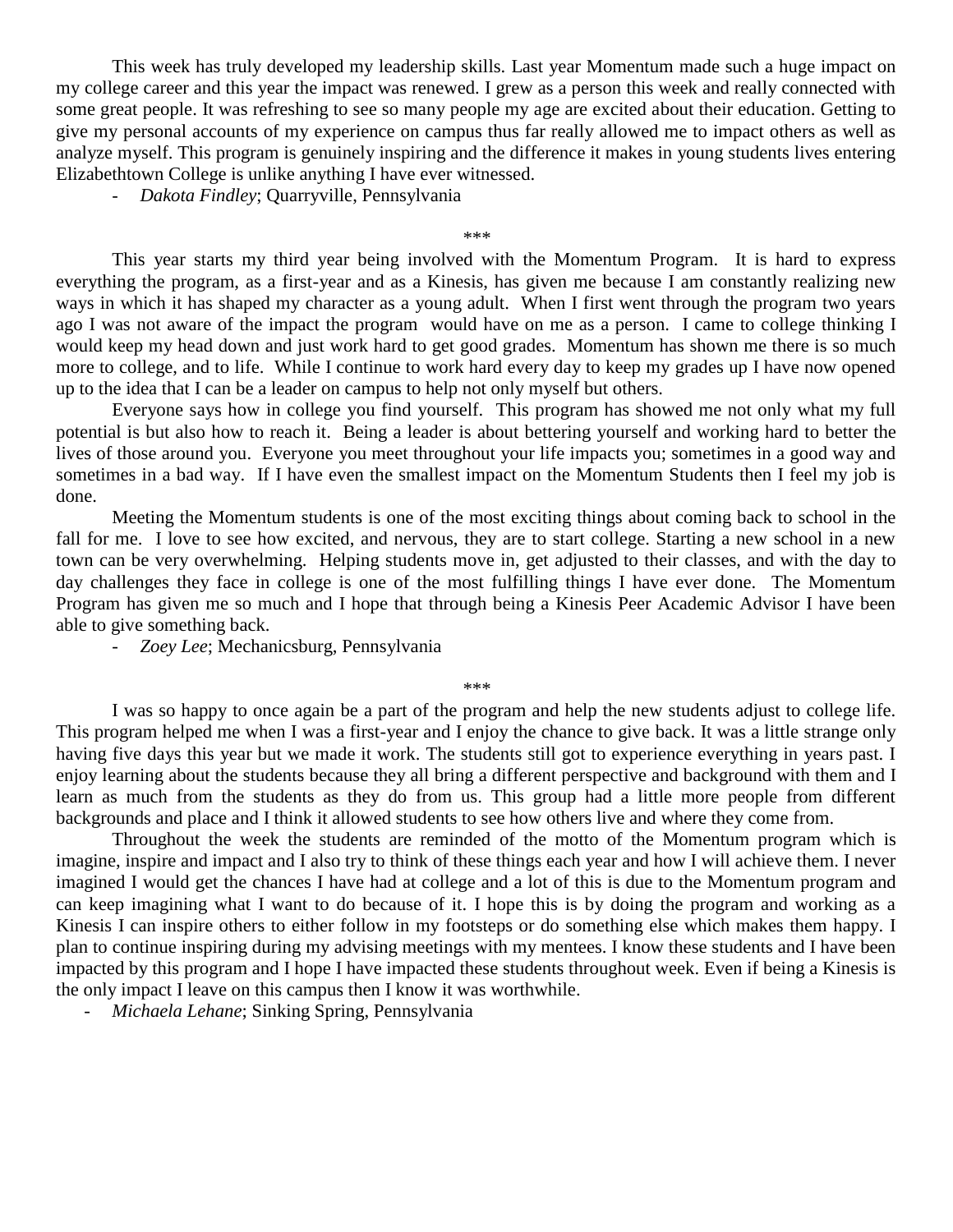As a Kinesis Peer Academic Advisor and upperclassman, there is an immense amount of information and guidance to offer the incoming Momentum students. Although this is true, as my second year as a Kinesis begins, I realized despite having learned and comprehended exactly what the program entailed; it nonetheless continues to inspire me. Having the opportunity to be a part of these freshmen's transition into college is beyond explanation. The wonder, excitement, and nervousness which plagues them until they fully experience their first year at Elizabethtown is a transformation which never ceases to astound me. The Momentum Program installs a sense of confidence and an exhilarating rush of determination leading individuals into a stage of seeking and finding oneself through education.

 Through a variety of academic sessions, from Greek mythology to the connection between Religion and Science; critical thinking is emphasized, and even I find myself engrossed. Many of the discussions are aimed so the Momentum students examine their passions, and how they can ultimately provide a career to follow. In the first year or two at college, life can appear to be directionless, lagging, fear-filled, and purposeless. What I find to be very crucial as well as exciting is how many of these students feel this way before coming into the program, yet leave on a distinguished note with how their journey is beginning. Goals are born, friendships are formed, and relationships with professors on campus are established. An impact is definitely made and it fills them with courage; without this program I would not have sought out leadership opportunities on campus and I would have never had the chance to contribute nor appreciate the little details adding up to the big picture.

 Education is an important aspect which many of us take for granted, and through this experience I believe students grasp how college is about obtaining knowledge and wisdom in order to impact and inspire others.

*\*\*\**

- *Alysha Lilly*, Elizabethtown, Pennsylvania

I am a work in progress. I am constantly changing and in many ways, improving. This year is my fourth year being a part of the Momentum program, and I can see the ways in which I am different from the person who joined Momentum's Alpha Class of students. I am much more confident than I was walking up to the tent in Schlosser Loop, frightened and excited, just over three years ago. I am a happier person, a better communicator, and a more experienced leader than ever before, and Momentum has made all the difference.

From the exciting move-in day and tearful goodbyes to students' families, to the academic sessions which help to prepare students for the rigors of college academia and connect them to faculty; and from the evenings spent participating in group activities and bonding with the first-years to the cross-cultural and historical trip around Philadelphia, this year's Momentum week has continued many of the traditions of years past. Momentum Week also continued a custom of making me a more effective leader. I have made connections with the students during the five days and I am confident I will spend a third year building on those connections to support and advise the students in their first year of college. To be a Kinesis each year is a privilege.

The past three years, and undoubtedly the one which lies ahead, have been the best years of my life. I have changed and grown, thanks in large part to the people I have met in my time as a Momentum student and Kinesis advisor. Stephanie Rankin, in her morning discussions on civility, quoted Peggy Tabor Millin: "We never touch people so lightly that we do not leave a trace." Every Momentum student over all four years has left an indelible trace on my heart, and I am better for it.

- *Shanise Marshall*; Red Lion, Pennsylvania

*\*\*\**

Coming into the Momentum pre-orientation program as a Kinesis student leader I was filed with anticipation, because this year I would be returning not as a Momentum student, but as a student leader, a potential role-model for the incoming Momentum students.

The spring semester training and the summer days of training really allowed me to get to know the other Kinesis on a different level. I was able to bond with them on out trip to Hershey Park and felt our friendship blossom in those two days.

The first day of the Momentum program I felt a surge of excitement rush through me as we awaited the arrival of the students. As we moved the students and their families into their dorms and residence halls I noticed how appreciative the families of the students of the Momentum students were to have us to guide them to their dorms.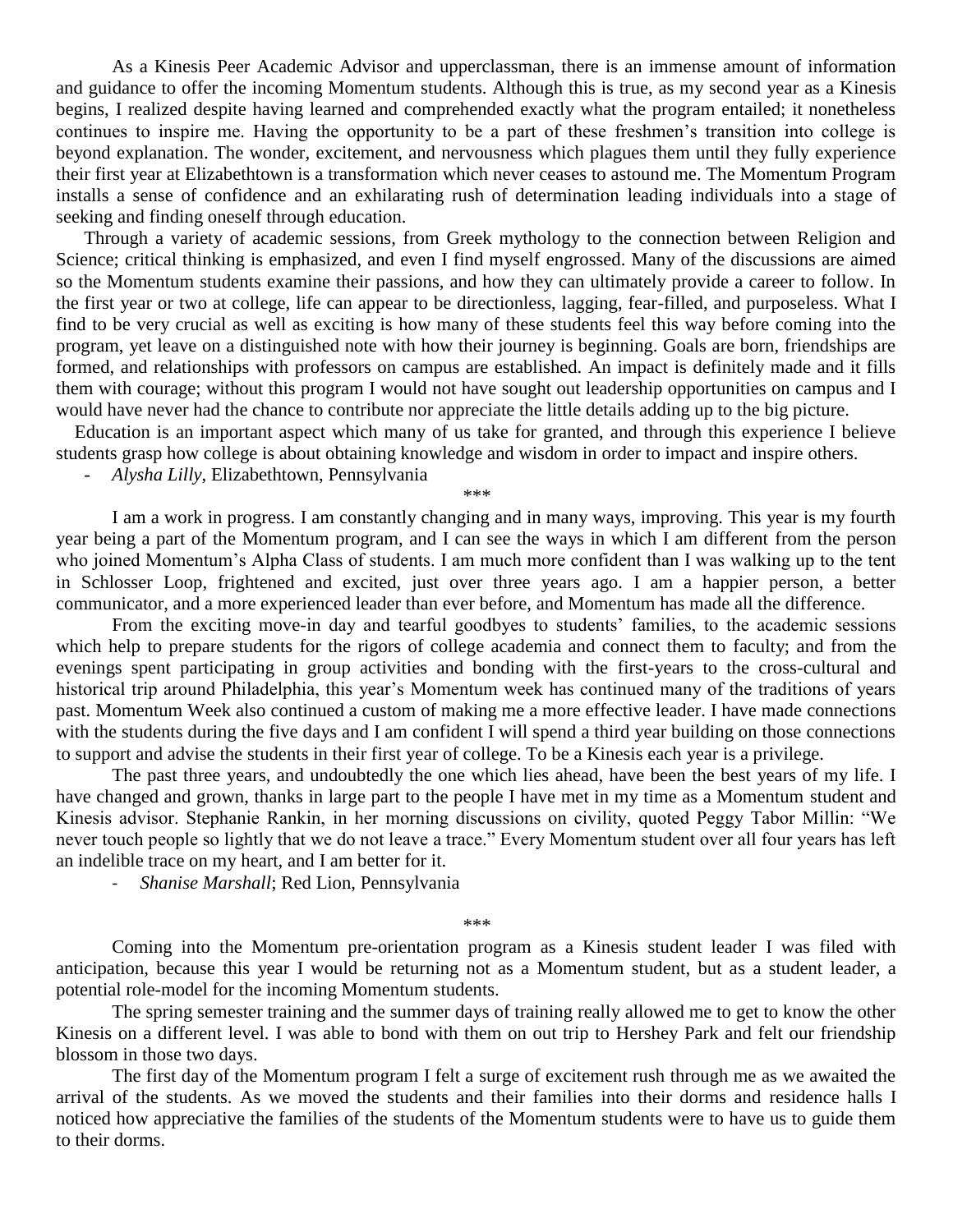Throughout the five days of Momentum I found myself really getting to know the students and I felt myself growing as a leader more and more each day. Whenever I would ask the students about the program and what they thought of it, they would say it was one of the best decisions they made. They would also mention how their confidence grew and how they were ready to take on the college world.

I am happy I was able to take this journey with them and introduce them to Elizabethtown College. Joining and be a part of this program is one of the best decisions I have made. It has been rewarding and extremely fulfilling impacting the students, inspiring them to be the best they can be.

*\*\*\**

- Nelli Orozco; Reading, Pennsylvania

Confidence; A simple three-syllable word which has meant a lot to me these past three years with the Momentum Program. My freshman year in the program I gained so much confidence I became a different person than I was in high school. Last year as a leader I continued to gain confidence through having to take leadership and responsibility. This year, that continues to hold true. I found myself more willing to be vocal and take initiative this year with leading the group around or explaining what we would be doing as a group. In high school I would never have had the confidence to stand in front of a large group and ask them to line up and follow me somewhere, but this week I did that several times.

This confidence has begun to translate into other areas of my life and made me a better person overall. With this confidence I have felt comfortable joining the Called to Lead Program, and working as their Student Assistant. The added confidence this year will just help me to feel more comfortable in the role as the Student Assistant and continue to work and help the Called to Lead program thrive. I have also found that at other jobs I have had during the school year and over the summers this confidence has helped me to not just blindly listen to what my coworkers ask me to do, but to sometimes put my input in if I feel that what they are doing could be better being done differently.

Additionally, the confidence I continue to build on this year will help me to help make the Momentum Society fundraising efforts a success. In past years I have been a little more tentative to really reach out to the Momentum students and push my fundraising efforts; however this year with my added confidence I will make sure these efforts are successful at raising money for the program.

My confidence I have gained through all three years, but most specifically this second year as a Kinesis Advisor will propel me to make an impact on the Elizabethtown College campus through Called to Lead, The Momentum Society, and Momentum Program. I am no longer the shy girl I was when I first stepped onto the campus, nor the quiet girl from last year. I now have energy and confidence to make my ideas known on this campus that will hopefully leave a lasting impact for years to come.

- *Sara Poole*; Derwood, Maryland

My journey from Momentum student, to Kinesis Peer Academic Advisor was nothing less than amazing. After Momentum ended in 2013, I could not help but feel how my involvement in Momentum was far from over. Through my first semester I met with my Kinesis Peer Academic Advisor and their guidance not only helped me get through my rough transition into college, but also gave me support and a familiar face when I would have been lacking otherwise.

*\*\*\**

During my meeting with my Kinesis last semester, I was given the tools to not only succeed academically at Elizabethtown, but I also learned how to thrive socially, and ended up having a great first year. He taught me ways to have a safe, fun time while also making sure my work was getting done and that I was focusing mostly on school work. I am not sure my transition into college would have been as smooth without him. After realizing the impact my Kinesis had on me, I was inspired to be involved in the Momentum program for the rest of my years at Elizabethtown.

When I heard about the Liberal Arts Living Learning Community in Myer Hall, I was anxious to be the Resident Assistant for that hall. I remember attending Fantabulous Friday events during the year where different faculty members talked to students about their classes and what they love to teach. Seeing a lot of Momentum students attending those events assured me that if I was able to be the RA for that hall, I could not only promote the program around campus, but also within the Momentum students. I was even more thrilled when I was given the chance to become a Kinesis Peer academic advisor as well! I hoped that I could impact my Momentum students as much as my Kinesis did with me my first year.